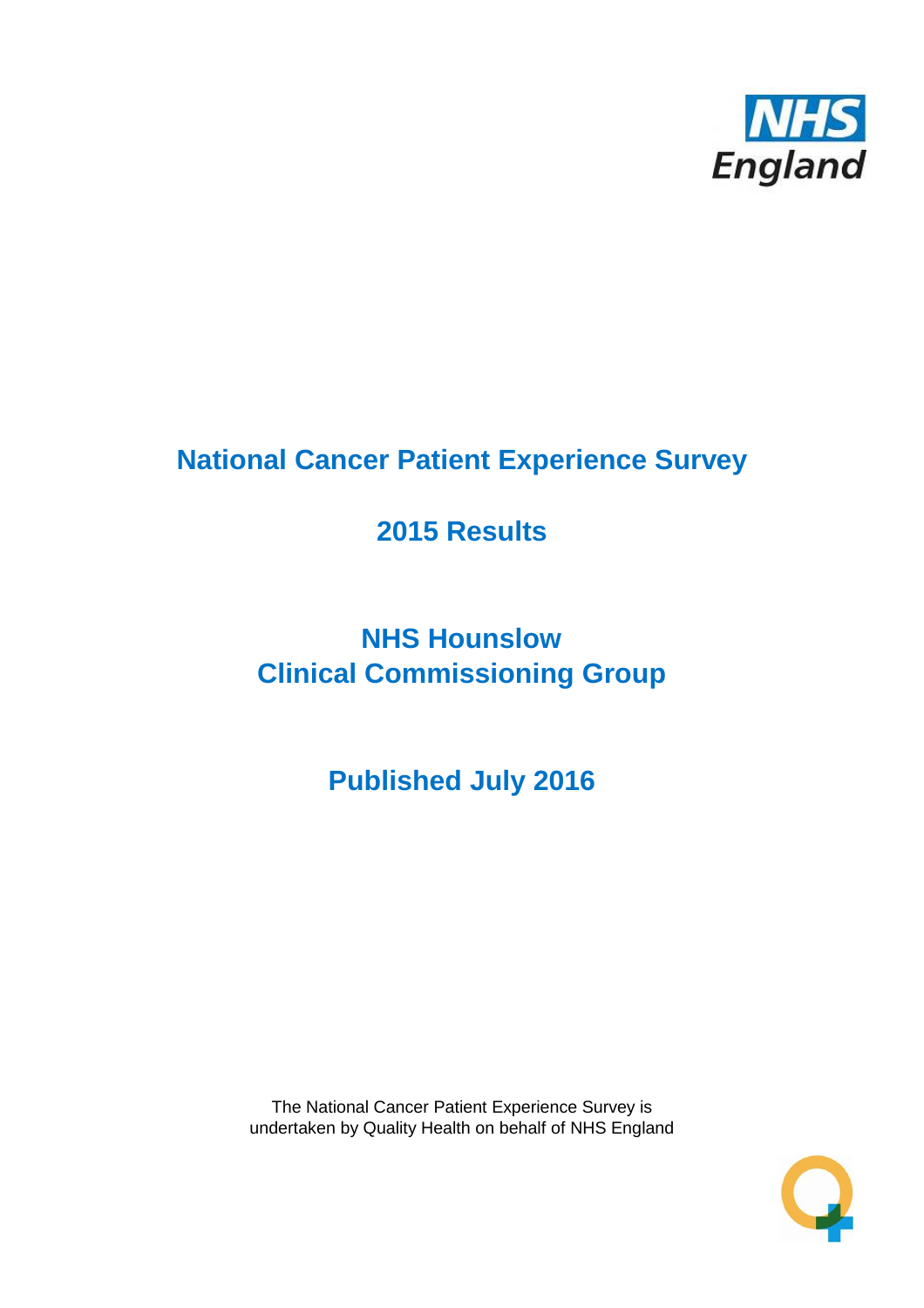#### **Introduction**

The National Cancer Patient Experience Survey 2015 is the fifth iteration of the survey first undertaken in 2010. It has been designed to monitor national progress on cancer care; to provide information to drive local quality improvements; to assist commissioners and providers of cancer care; and to inform the work of the various charities and stakeholder groups supporting cancer patients.

The survey was overseen by a national Cancer Patient Experience Advisory Group. This Advisory Group set the principles and objectives of the survey programme and guided questionnaire development.

The survey was commissioned and managed by NHS England. The survey provider, Quality Health, is responsible for designing, running and analysing the survey.

Full national results and other reports are available at www.ncpes.co.uk

Further details on the survey methodology and changes to the 2015 survey can be found in the Annex. Note that a number of significant changes were made to the 2015 survey so caution should be taken in directly comparing data from the 2015 survey to the findings of the previous CPES surveys. No comparisons with previous surveys are presented in this report.

#### **This report**

The report shows how this CCG scored for each question in the survey, compared with national results. It is aimed at helping individual CCGs to understand their performance and identify areas for local improvement.

Note that responses for questions with 1-20 respondents have been suppressed. This is to protect patient confidentiality and because uncertainty around the result is too great.

#### **Data tables**

The data tables presented in this report show the following for each question:

- **Column 1** shows the number of respondents to this question
- **Column 2** shows the unadjusted 2015 score for this CCG
- **Column 3** shows the case-mix adjusted 2015 score for this CCG
- **Column 4** shows the lower limit of the expected range of scores for this CCG (the top of the pale blue section on the Comparability chart - see below)
- **Column 5** shows the upper limit of the expected range of scores for this CCG (the bottom of the dark blue section on the Comparability chart - see below)
- **Column 6** shows the National Average score for this question.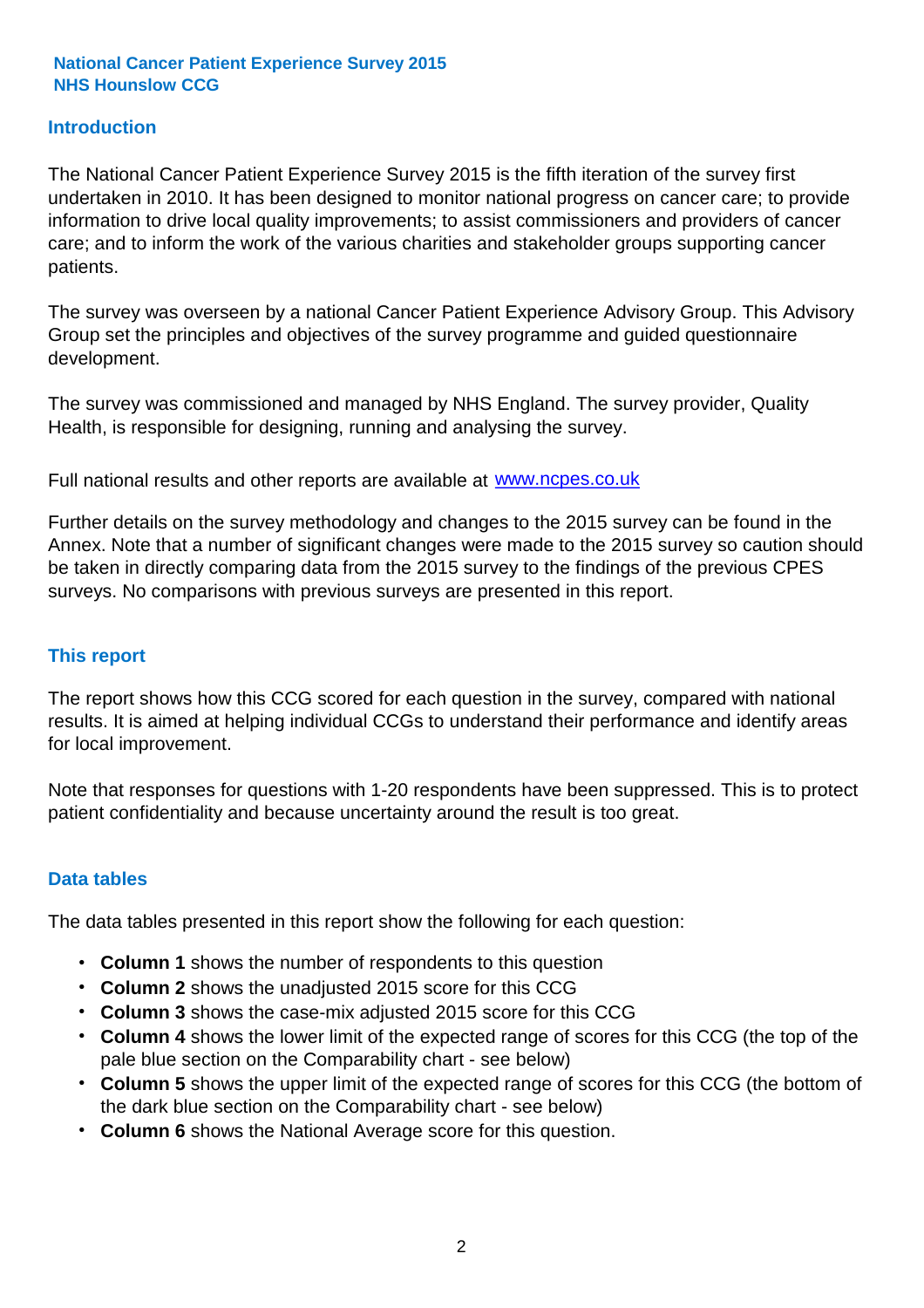Results for individual response options are presented in the detailed data tables **WWW.ncpes.co.uk** Confidence Intervals for unadjusted and case-mix adjusted data are provided in these tables.

Expected ranges and 95% Confidence Intervals highlight the uncertainty around the results. The size of the expected ranges and confidence intervals will be different for each question, and depends on the number of respondents and the range of their responses.

For further details on case-mix adjustment and the scoring methodology used, please refer to the Annex.

#### **Comparability charts**

For the 2015 survey, we have adopted the CQC standard for reporting comparative performance, based on calculation of "expected ranges". This means that CCGs will be flagged as outliers only if there is statistical evidence that their scores deviate (positively or negatively) from the range of scores that would be expected for CCGs of the same size.

The Comparability charts in this report show a bar with these expected ranges (in grey), higher than expected (in dark blue), and lower than expected (in pale blue). A black dot represents the actual score of this CCG.

The same colour convention has been used in Column 3 of the Data tables.

For further details on expected ranges, please refer to the technical document at **www.ncpes.co.uk** 

#### **Tumour group tables**

The final set of tables in this report show the scores for each question for each of the 13 tumour groups, with a comparative national score for that tumour group.

These breakdowns are intended as additional information for CCGs to understand the differences between the experiences of patients with different types of cancer. The numbers are generally relatively small and may not be statistically significant. They should therefore be treated with some caution.

#### **Notes on specific questions**

Question 5 in the survey has not been scored. However, the unscored data is useful and has been published alongside the other results in this report. This question asked respondents to "tick all that apply". The results show all of the responses given including where respondents chose two or more options.

Questions used to direct respondents to different parts of the survey (questions 4, 17, 24, 27, 40, 43, 46) and other demographic and information questions are not reported.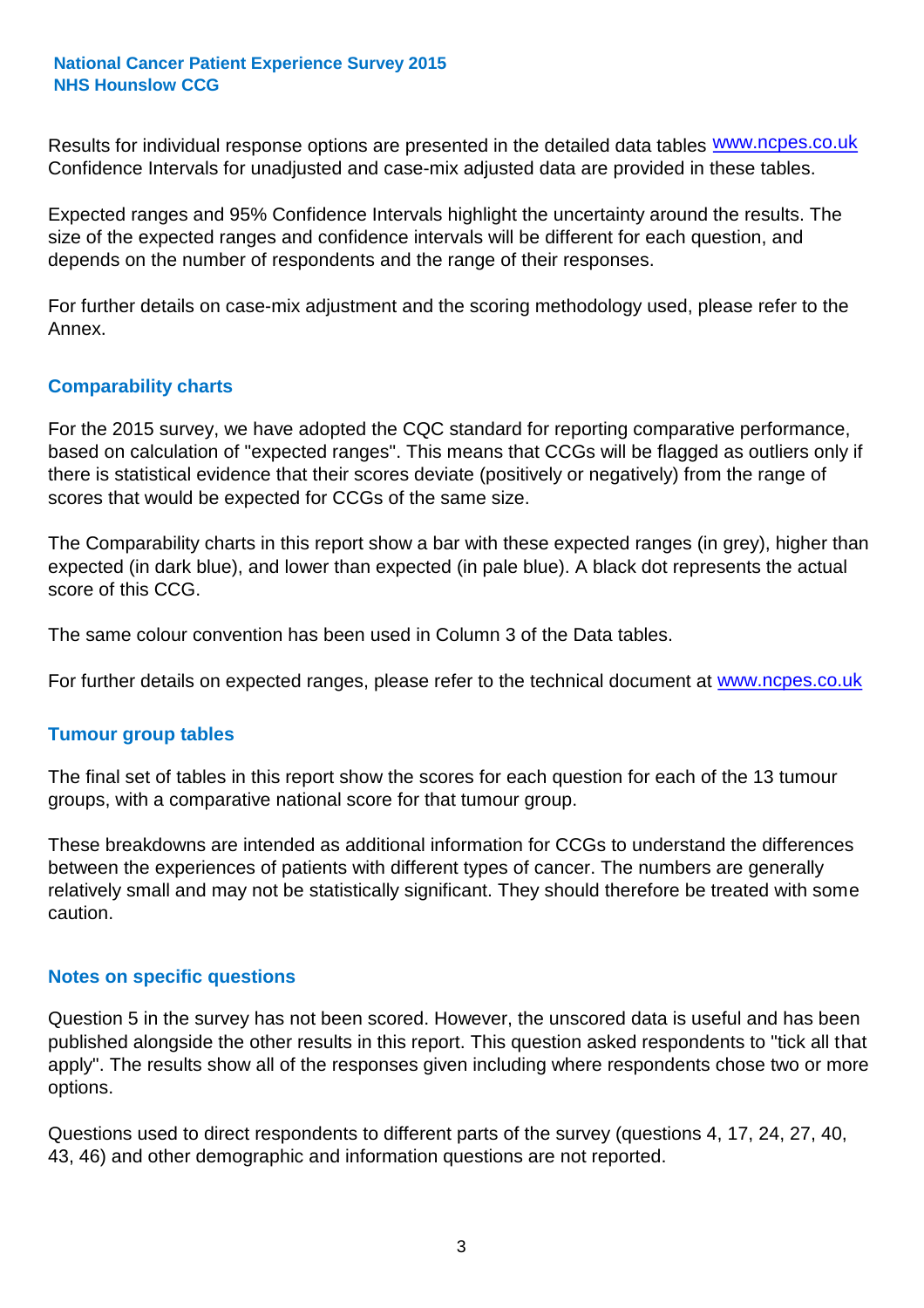#### **How to use the data**

Unadjusted data should be used to see the actual responses from patients relating to the CCG.

Case-mix adjusted data, together with expected ranges, should be used to understand whether the results are significantly higher or lower than national results.

Case-mix adjusted data, together with (case-mix adjusted) Confidence Intervals (presented in the detailed data tables **www.ncpes.co.uk**), should be used to understand whether the results are significantly higher or lower than the results for another CCG.

#### **Response rates**

Numbers of respondents by tumour group, age and gender can be found in the Annex.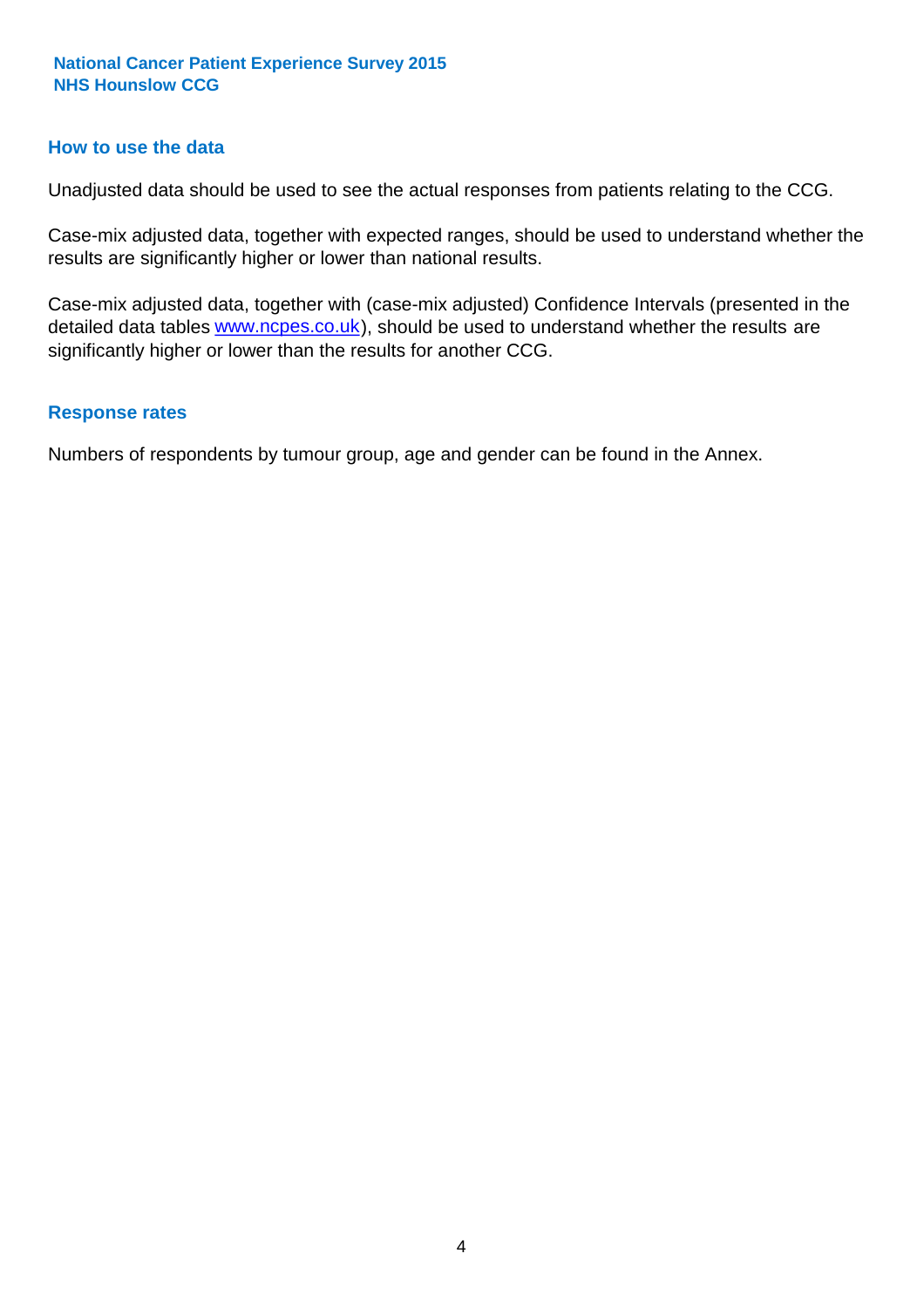### **Executive Summary**

average rating of 8.7. Asked to rate their care on a scale of zero (very poor) to 10 (very good), respondents gave an

The following questions are included in phase 1 of the Cancer Dashboard developed by Public Health England and NHS England\*:

- **75%** of respondents said that they were definitely involved as much as they wanted to be in decisions about their care and treatment
- **90%** of respondents said that they were given the name of a Clinical Nurse Specialist who would support them through their treatment
- when asked how easy or difficult it had been to contact their Clinical Nurse Specialist 84% of respondents said that it had been 'quite easy' or 'very easy'
- **86%** of respondents said that, overall, they were always treated with dignity and respect they were in hospital
- **93%** of respondents said that hospital staff told them who to contact if they were worried about their condition or treatment after they left hospital
- **53%** of respondents said that they thought the GPs and nurses at their general practice definitely did everything they could to support them while they were having cancer treatment.

Detailed results for these and other questions are set out in the sections that follow.

#### \* www.cancerdata.nhs.uk/dashboard

The questions were selected in discussion with the national Cancer Patient Experience Advisory Group and reflect four key patient experience domains: provision of information; involvement in decisions; care transition; interpersonal relations, respect and dignity. The figures presented above are all case-mix adjusted.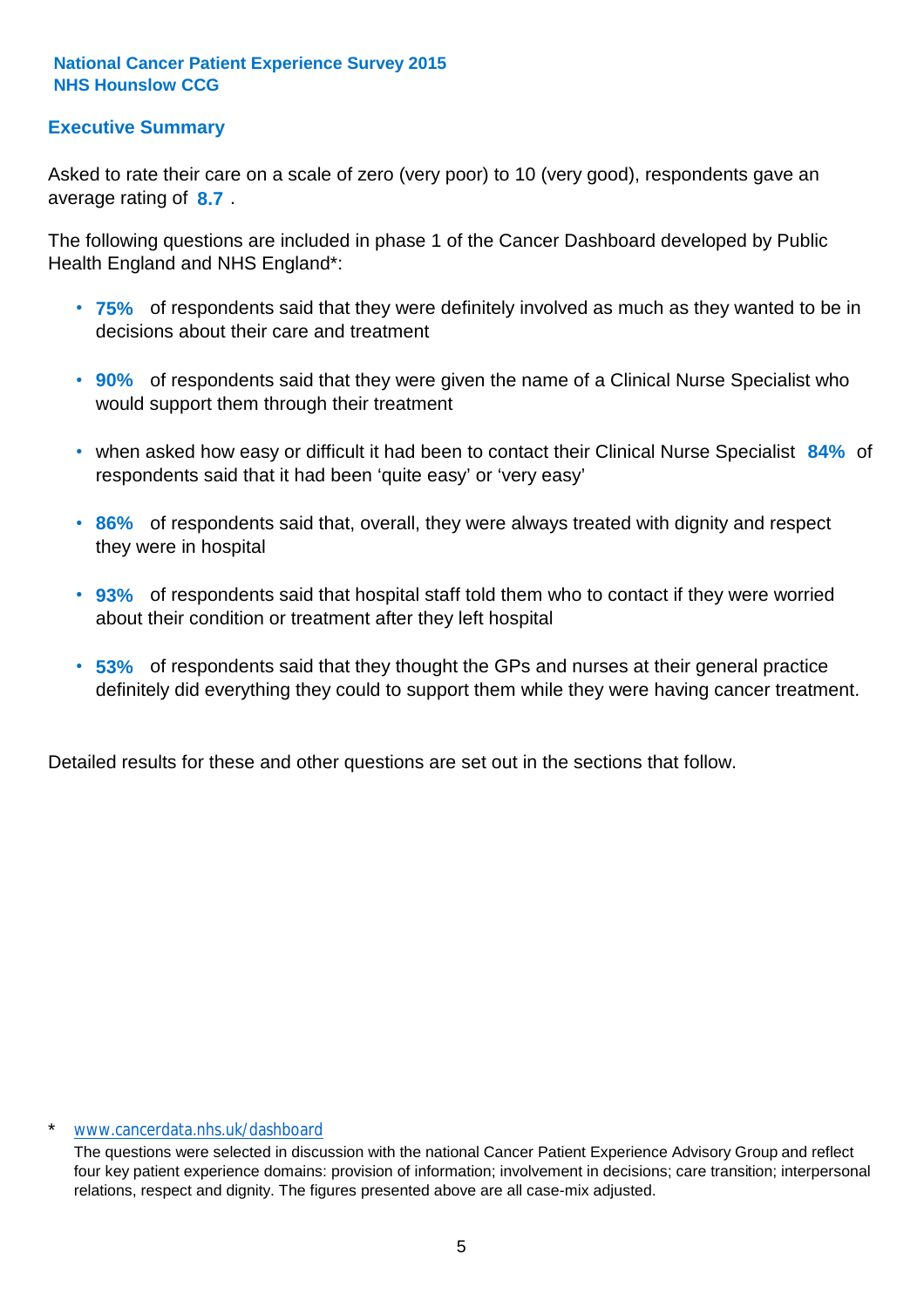# **Questions which scored outside expected range**

|                                             |                                                                                           |                                              |                                       | 2015 Case-mix Adjusted              |                                     |                              |  |
|---------------------------------------------|-------------------------------------------------------------------------------------------|----------------------------------------------|---------------------------------------|-------------------------------------|-------------------------------------|------------------------------|--|
| Question                                    |                                                                                           | for this<br>respondents<br>Number of<br>င္ပင | Percentage for<br>this<br>2015<br>ccg | Lower limit of<br>expected<br>range | Upper limit of<br>expected<br>range | Average<br>National<br>Score |  |
|                                             | <b>Clinical Nurse Specialist</b>                                                          |                                              |                                       |                                     |                                     |                              |  |
| Q19                                         | Get understandable answers to important questions all or most<br>of the time              | 151                                          | 81%                                   | 83%                                 | 94%                                 | 89%                          |  |
| Hospital care as a day patient / outpatient |                                                                                           |                                              |                                       |                                     |                                     |                              |  |
| Q42                                         | Doctor had the right notes and other documentation with them                              | 170                                          | 92%                                   | 92%                                 | 99%                                 | 96%                          |  |
|                                             | Home care and support                                                                     |                                              |                                       |                                     |                                     |                              |  |
| Q51                                         | Patient definitely given enough support from health or social<br>services after treatment | 65                                           | 32%                                   | 33%                                 | 57%                                 | 45%                          |  |
|                                             | Care from your general practice                                                           |                                              |                                       |                                     |                                     |                              |  |
| Q53                                         | Practice staff definitely did everything they could to support<br>patient                 | 147                                          | 53%                                   | 55%                                 | 70%                                 | 63%                          |  |
|                                             | Your overall NHS care                                                                     |                                              |                                       |                                     |                                     |                              |  |
| Q57                                         | Length of time for attending clinics and appointments was right                           | 188                                          | 56%                                   | 57%                                 | 74%                                 | 66%                          |  |
| Q58                                         | Taking part in cancer research discussed with patient                                     | 186                                          | 37%                                   | 20%                                 | 37%                                 | 28%                          |  |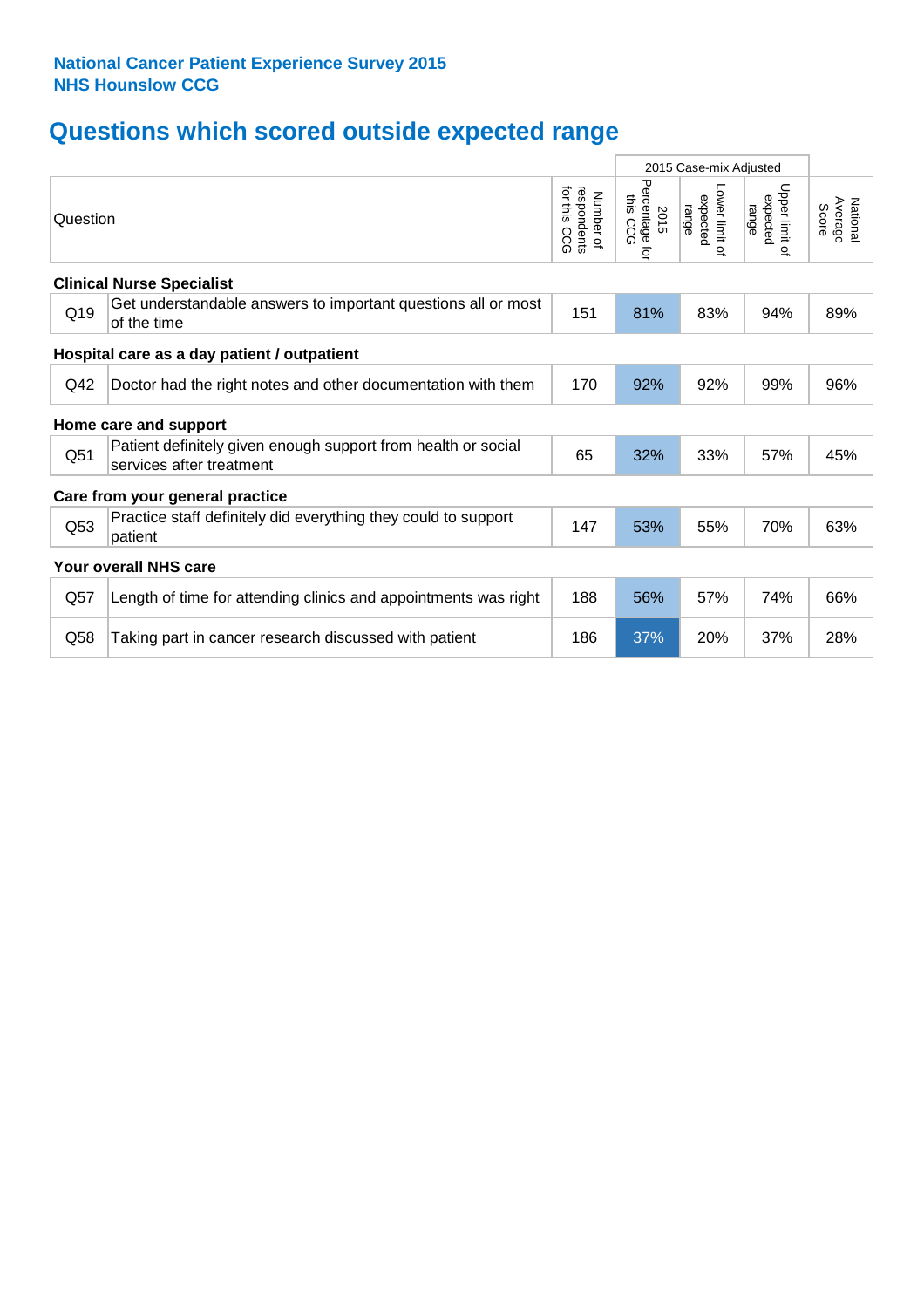# **CCG results**

### **Seeing your GP**



|    |                                                                |                                         |                             |               | 2015 Case-mix Adjusted     |                            |                           |
|----|----------------------------------------------------------------|-----------------------------------------|-----------------------------|---------------|----------------------------|----------------------------|---------------------------|
|    | Question                                                       | respondents<br>Number<br>$\overline{a}$ | 2015<br>Unadjusted<br>Score | 2015<br>Score | Expected<br>range<br>lower | Expected<br>range<br>nbber | National Average<br>Score |
| Q1 | Saw GP once / twice before being told had to go to<br>hospital | 146                                     | 69%                         | 71%           | 69%                        | 83%                        | 76%                       |
| Q2 | Patient thought they were seen as soon as necessary            | 192                                     | 80%                         | 82%           | 77%                        | 88%                        | 82%                       |

|    |                                                                             |                                                 | No. |
|----|-----------------------------------------------------------------------------|-------------------------------------------------|-----|
| Q5 | Beforehand, did you have all the<br>information you needed about your test? | Yes                                             |     |
|    |                                                                             | No, I would have liked more written information |     |
|    |                                                                             | No, I would have liked more verbal information  |     |
|    |                                                                             | I did not need / want any information           |     |
|    |                                                                             | Don't know / can't remember                     |     |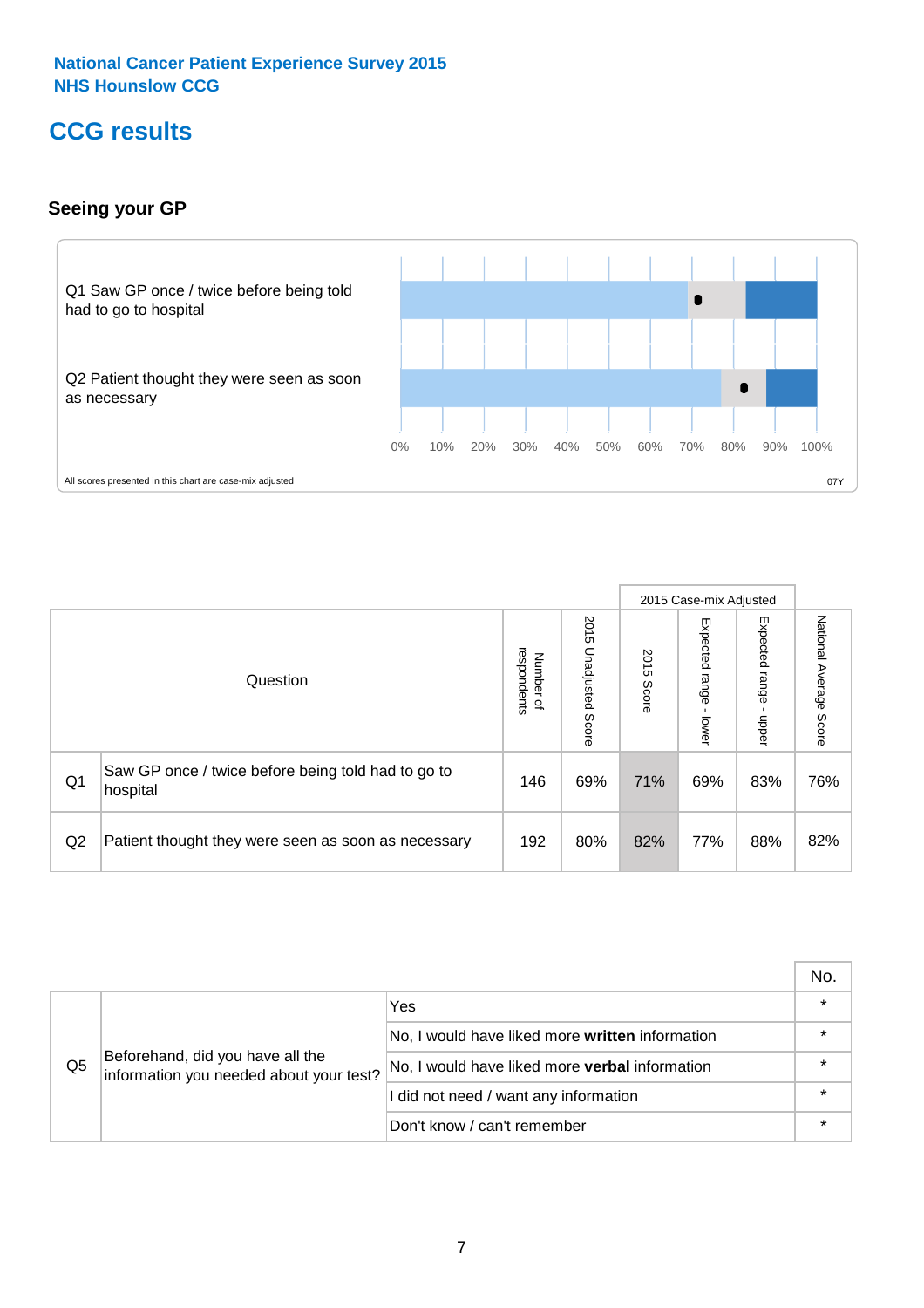### **Diagnostic tests**



|                |                                                                       |                                   |                             |               | 2015 Case-mix Adjusted  |                         |                           |
|----------------|-----------------------------------------------------------------------|-----------------------------------|-----------------------------|---------------|-------------------------|-------------------------|---------------------------|
|                | Question                                                              | respondents<br>Number<br>$\Omega$ | 2015<br>Unadjusted<br>Score | 2015<br>Score | Expected range<br>lower | Expected range<br>nbber | National Average<br>Score |
| Q <sub>6</sub> | The length of time waiting for the test to be done was<br>about right | 153                               | 86%                         | 87%           | 81%                     | 92%                     | 87%                       |
| Q7             | Given complete explanation of test results in<br>understandable way   | 152                               | 72%                         | 75%           | 72%                     | 85%                     | 79%                       |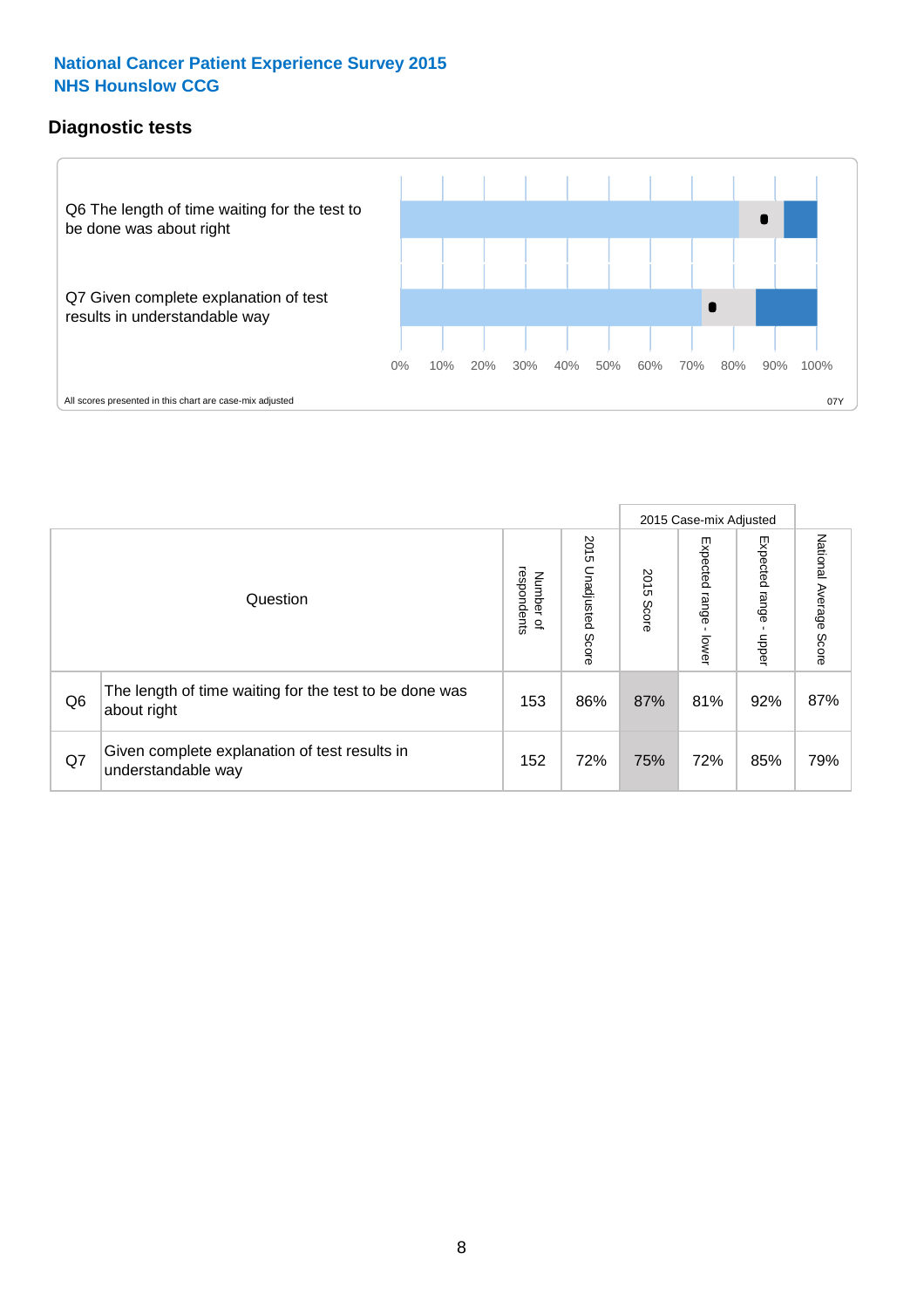#### **Finding out what was wrong with you**



|     |                                                                                            |                          |                       |               | 2015 Case-mix Adjusted |                           |                           |
|-----|--------------------------------------------------------------------------------------------|--------------------------|-----------------------|---------------|------------------------|---------------------------|---------------------------|
|     | Question                                                                                   | Number of<br>respondents | 2015 Unadjusted Score | 2015<br>Score | Expected range - lower | Expected range -<br>nbber | National Average<br>Score |
| Q8  | Patient told they could bring a family member or friend<br>when first told they had cancer | 159                      | 79%                   | 79%           | 72%                    | 85%                       | 79%                       |
| Q9  | Patient felt they were told sensitively that they had cancer                               | 192                      | 86%                   | 87%           | 79%                    | 89%                       | 84%                       |
| Q10 | Patient completely understood the explanation of what<br>was wrong                         | 191                      | 70%                   | 72%           | 67%                    | 79%                       | 73%                       |
| Q11 | Patient given easy to understand written information<br>about the type of cancer they had  | 166                      | 67%                   | 70%           | 65%                    | 79%                       | 72%                       |
|     |                                                                                            |                          |                       |               |                        |                           |                           |

73%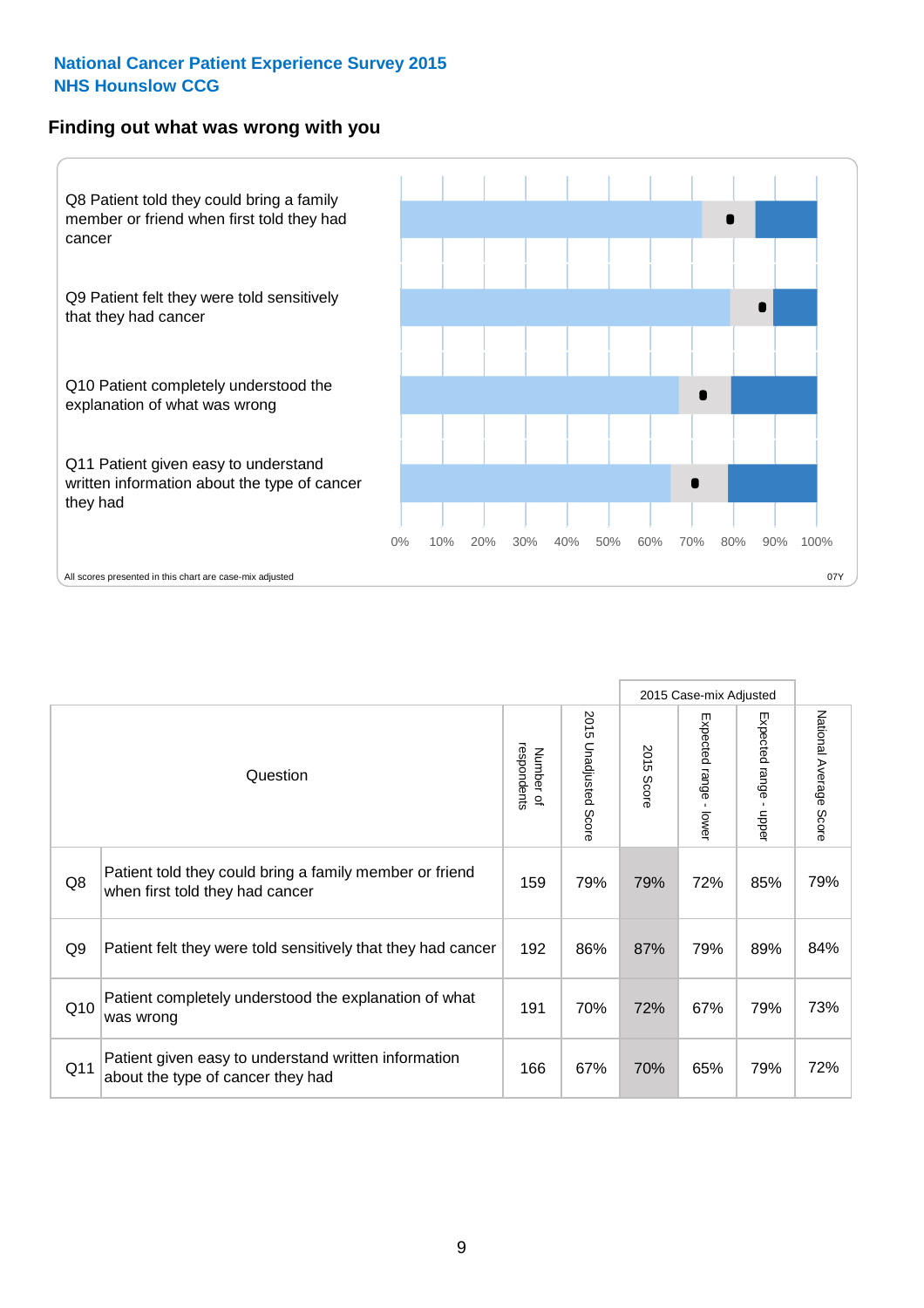### **Finding out what was wrong with you**



|          |                                                                                         |                          |                                 |               | 2015 Case-mix Adjusted                  |                        |                        |
|----------|-----------------------------------------------------------------------------------------|--------------------------|---------------------------------|---------------|-----------------------------------------|------------------------|------------------------|
| Question |                                                                                         | Number of<br>respondents | 2015<br><b>Unadjusted Score</b> | 2015<br>Score | Expected range<br>$\mathbf{r}$<br>lower | Expected range - upper | National Average Score |
| Q12      | Patient felt that treatment options were completely<br>explained                        | 175                      | 78%                             | 79%           | 77%                                     | 88%                    | 83%                    |
| Q13      | Possible side effects explained in an understandable way                                | 188                      | 76%                             | 77%           | 66%                                     | 79%                    | 73%                    |
| Q14      | Patient given practical advice and support in dealing with<br>side effects of treatment | 184                      | 64%                             | 65%           | 59%                                     | 73%                    | 66%                    |
| Q15      | Patient definitely told about side effects that could affect<br>them in the future      | 178                      | 52%                             | 52%           | 47%                                     | 62%                    | 54%                    |
| Q16      | Patient definitely involved in decisions about care and<br>treatment                    | 187                      | 73%                             | 75%           | 72%                                     | 84%                    | 78%                    |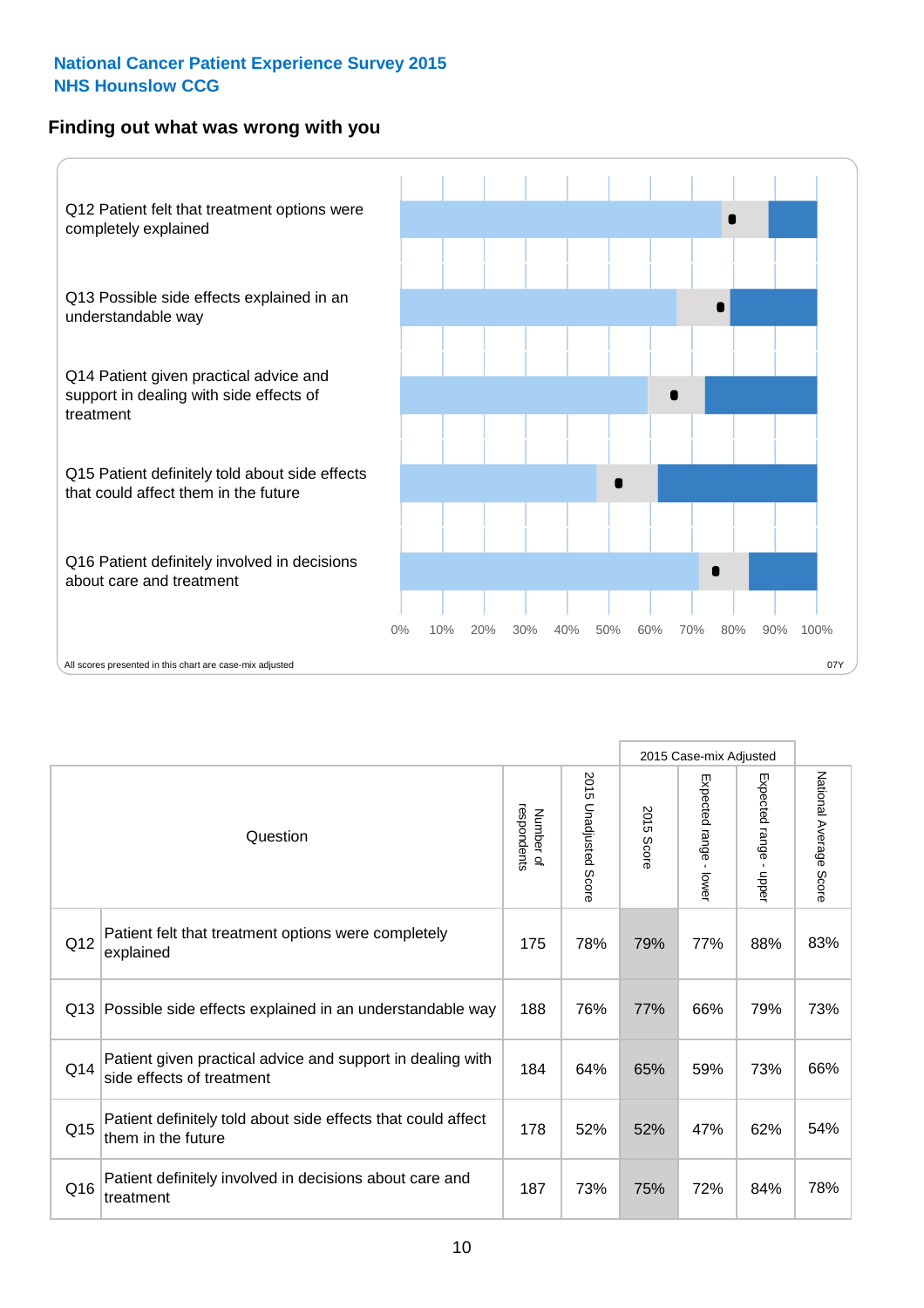#### **Clinical Nurse Specialist**



|     |                                                                                     |                          |                       |               | 2015 Case-mix Adjusted  |                         |                        |
|-----|-------------------------------------------------------------------------------------|--------------------------|-----------------------|---------------|-------------------------|-------------------------|------------------------|
|     | Question                                                                            | Number of<br>respondents | 2015 Unadjusted Score | 2015<br>Score | Expected range<br>lower | Expected range<br>nbber | National Average Score |
| Q17 | Patient given the name of the CNS who would support<br>them through their treatment | 182                      | 90%                   | 90%           | 86%                     | 94%                     | 90%                    |
| Q18 | Patient found it easy to contact their CNS                                          | 155                      | 83%                   | 84%           | 81%                     | 92%                     | 87%                    |
| Q19 | Get understandable answers to important questions all or<br>most of the time        | 151                      | 78%                   | 81%           | 83%                     | 94%                     | 89%                    |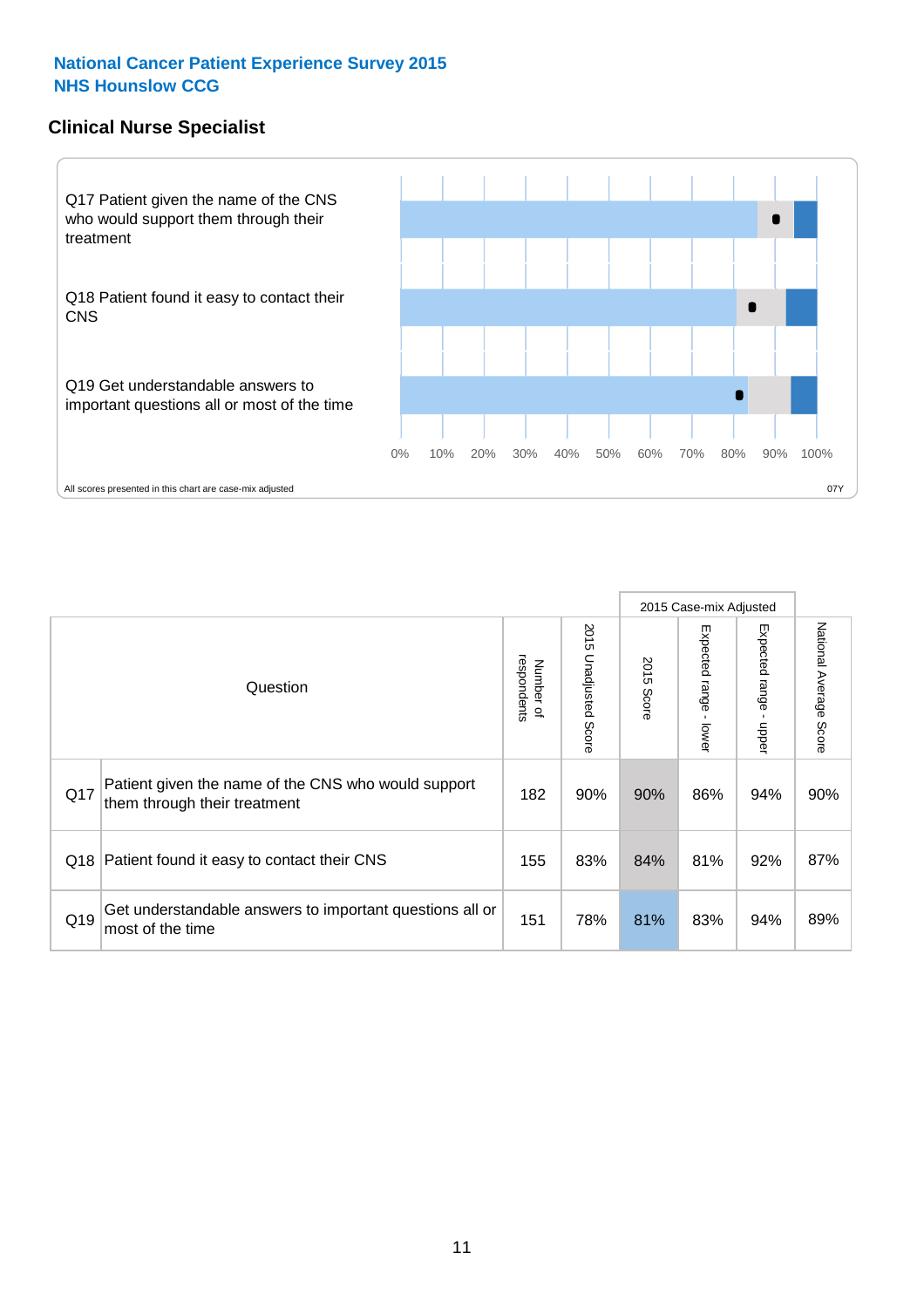#### **Support for people with cancer**



|                 |                                                                                            |                          |                             |               | 2015 Case-mix Adjusted                    |                                           |                        |
|-----------------|--------------------------------------------------------------------------------------------|--------------------------|-----------------------------|---------------|-------------------------------------------|-------------------------------------------|------------------------|
|                 | Question                                                                                   | respondents<br>Number of | 2015<br>Unadjusted<br>Score | 2015<br>Score | Expected range<br>$\blacksquare$<br>lower | Expected range<br>$\blacksquare$<br>nbber | National Average Score |
| Q20             | Hospital staff gave information about support groups                                       | 150                      | 86%                         | 87%           | 77%                                       | 89%                                       | 83%                    |
| Q <sub>21</sub> | Hospital staff gave information about impact cancer could<br>have on day to day activities | 136                      | 82%                         | 82%           | 74%                                       | 87%                                       | 81%                    |
| Q <sub>22</sub> | Hospital staff gave information on getting financial help                                  | 113                      | 45%                         | 46%           | 45%                                       | 64%                                       | 55%                    |
| Q <sub>23</sub> | Hospital staff told patient they could get free prescriptions                              | 116                      | 76%                         | 75%           | 73%                                       | 87%                                       | 80%                    |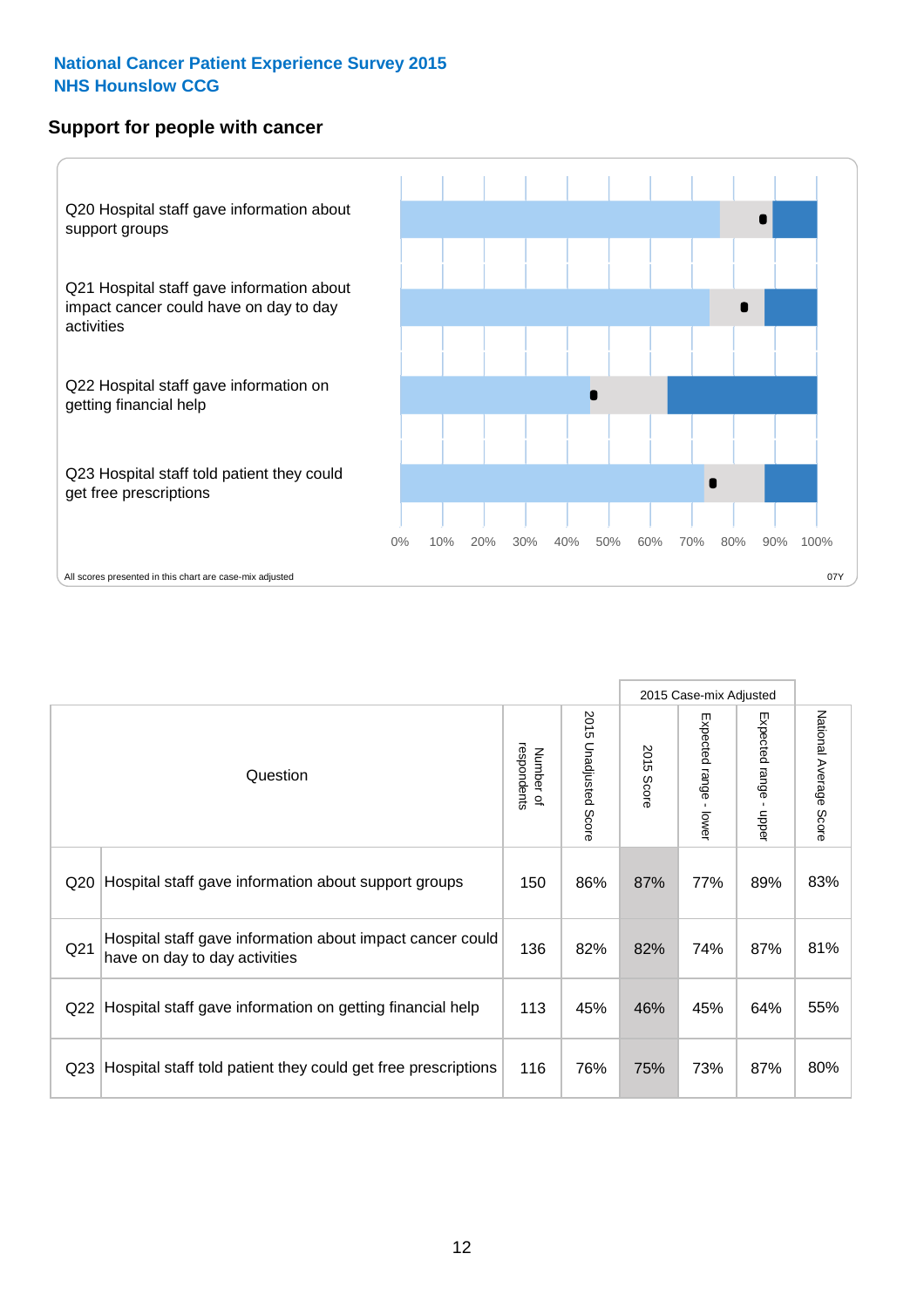# **Operations**



|     |                                                                 |                                              |                             |                 | 2015 Case-mix Adjusted     |                            |                              |
|-----|-----------------------------------------------------------------|----------------------------------------------|-----------------------------|-----------------|----------------------------|----------------------------|------------------------------|
|     | Question                                                        | respondents<br>Number<br>$\overline{\sigma}$ | 2015<br>Unadjusted<br>Score | 8<br>긍<br>Score | Expected<br>range<br>lower | Expected<br>range<br>doper | National<br>Average<br>Score |
| Q26 | Staff explained how operation had gone in<br>understandable way | 101                                          | 74%                         | 76%             | 69%                        | 86%                        | 78%                          |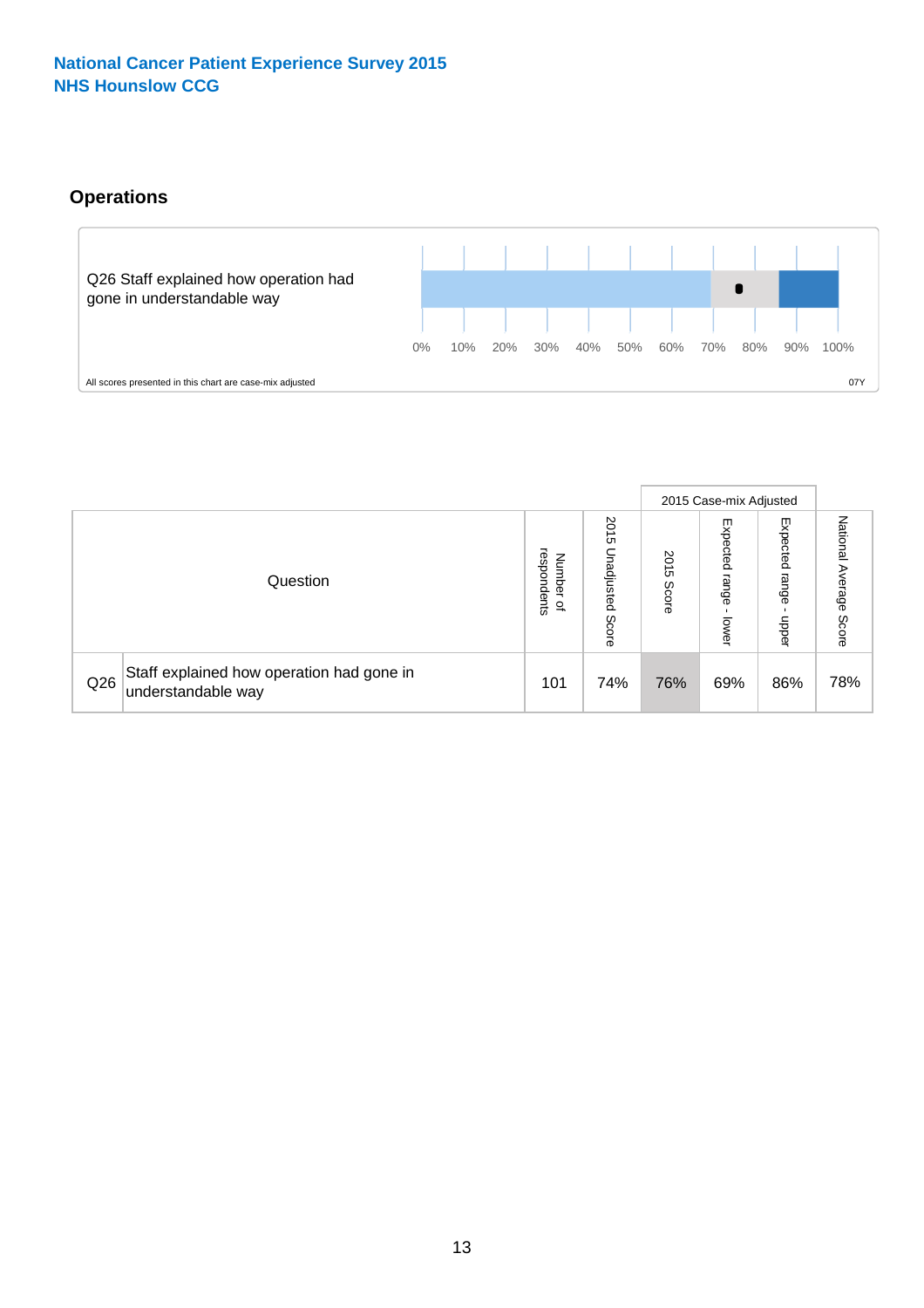## **Hospital care as an inpatient (Part 1 of 3)**



All scores presented in this chart are case-mix adjusted  $07Y$ 

|                 |                                                                                           |                          |                          |                      | 2015 Case-mix Adjusted                    |                                       |                        |
|-----------------|-------------------------------------------------------------------------------------------|--------------------------|--------------------------|----------------------|-------------------------------------------|---------------------------------------|------------------------|
|                 | Question                                                                                  | respondents<br>Number of | 2015<br>Unadjusted Score | 2015<br><b>Score</b> | Expected range<br>$\blacksquare$<br>lower | Expected range<br>$\mathbf{I}$<br>ddo | National Average Score |
| Q28             | Groups of doctors or nurses did not talk in front of patient<br>as if they were not there | 120                      | 74%                      | 78%                  | 74%                                       | 88%                                   | 81%                    |
| Q29             | Patient had confidence and trust in all doctors treating<br>them                          | 119                      | 89%                      | 90%                  | 77%                                       | 91%                                   | 84%                    |
| Q30             | Patient's family or someone close definitely had<br>opportunity to talk to doctor         | 106                      | 76%                      | 77%                  | 64%                                       | 81%                                   | 72%                    |
| Q <sub>31</sub> | Patient had confidence and trust in all ward nurses                                       | 120                      | 64%                      | 66%                  | 64%                                       | 80%                                   | 72%                    |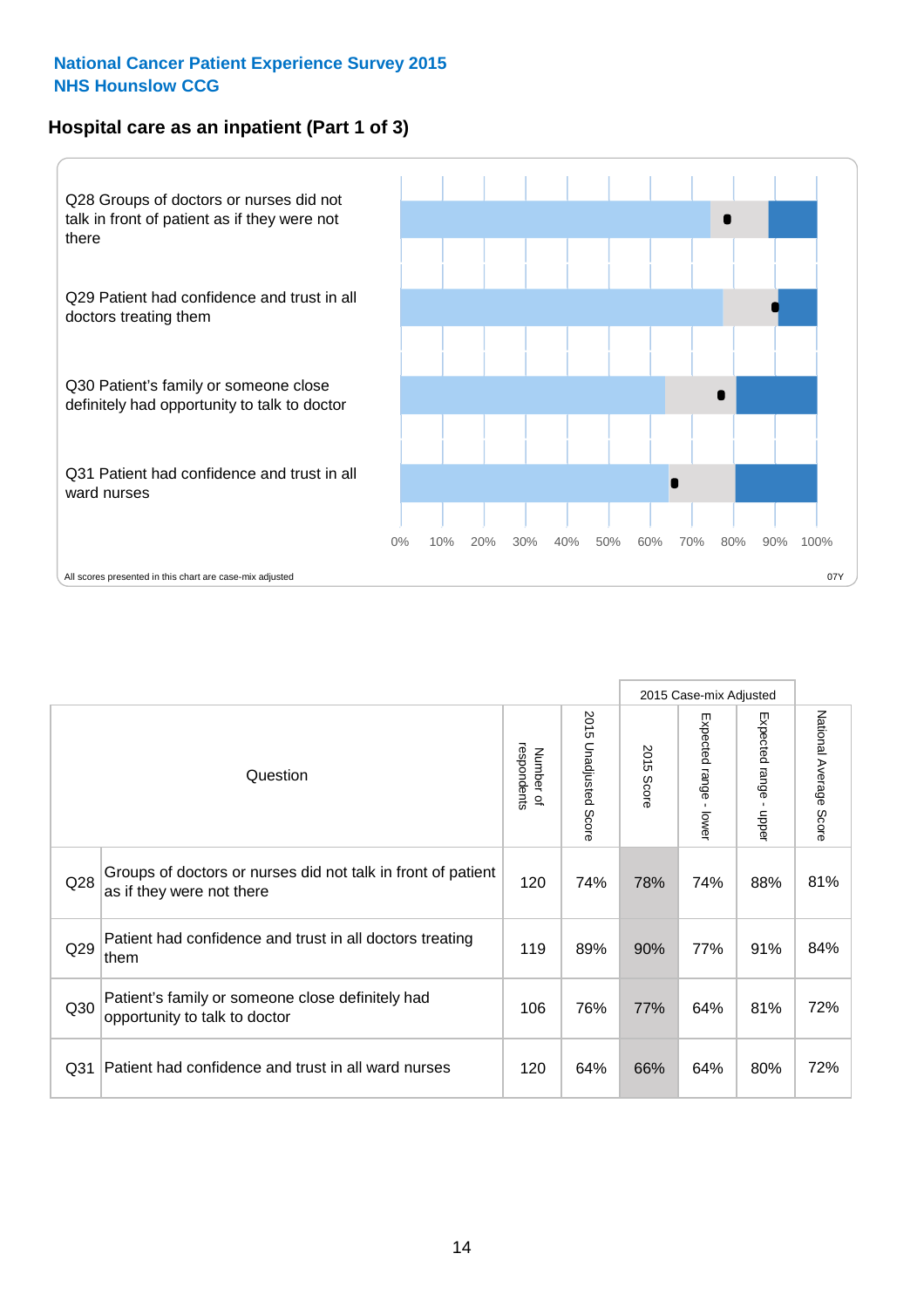### **Hospital care as an inpatient (Part 2 of 3)**



|                 |                                                                         |                          |                                 |            | 2015 Case-mix Adjusted |                                         |                        |
|-----------------|-------------------------------------------------------------------------|--------------------------|---------------------------------|------------|------------------------|-----------------------------------------|------------------------|
|                 | Question                                                                | respondents<br>Number of | 2015<br><b>Unadjusted Score</b> | 2015 Score | Expected range - lower | Expected range<br>$\mathbf{r}$<br>nbber | National Average Score |
| Q <sub>32</sub> | Always / nearly always enough nurses on duty                            | 117                      | 69%                             | 72%        | 57%                    | 75%                                     | 66%                    |
| Q <sub>33</sub> | All staff asked patient what name they preferred to be<br>called by     | 117                      | 62%                             | 62%        | 55%                    | 78%                                     | 67%                    |
| Q34             | Always given enough privacy when discussing condition<br>or treatment   | 120                      | 84%                             | 85%        | 78%                    | 91%                                     | 85%                    |
| Q35             | Patient was able to discuss worries or fears with staff<br>during visit | 95                       | 52%                             | 52%        | 42%                    | 62%                                     | 52%                    |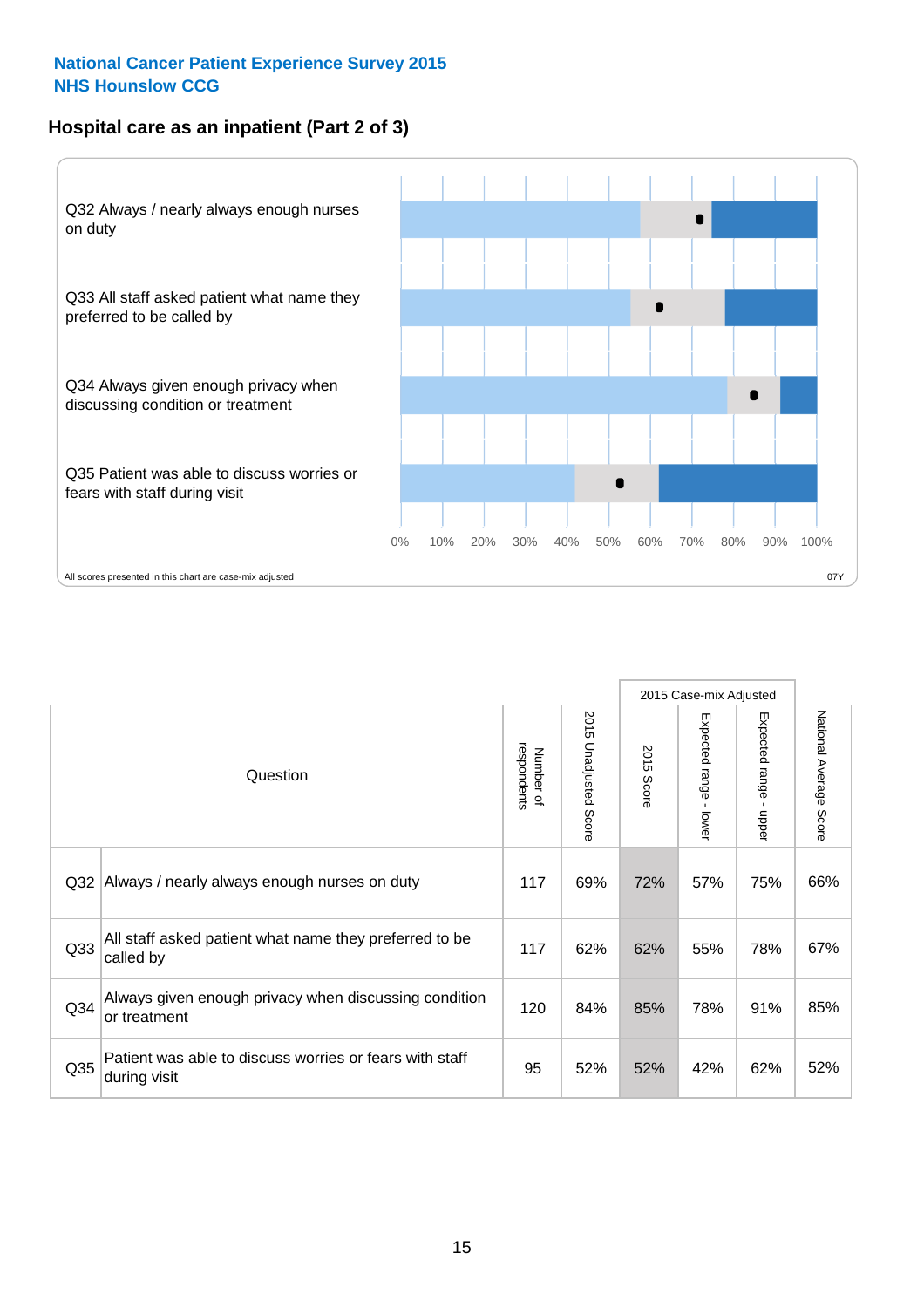### **Hospital care as an inpatient (Part 3 of 3)**



|                 |                                                                                     |                          |                                 |               | 2015 Case-mix Adjusted                    |                        |                        |
|-----------------|-------------------------------------------------------------------------------------|--------------------------|---------------------------------|---------------|-------------------------------------------|------------------------|------------------------|
|                 | Question                                                                            | respondents<br>Number of | 2015<br><b>Unadjusted Score</b> | 2015<br>Score | Expected range<br>$\blacksquare$<br>lower | Expected range - upper | National Average Score |
| Q36             | Hospital staff definitely did everything to help control pain                       | 108                      | 86%                             | 88%           | 77%                                       | 91%                    | 84%                    |
| Q <sub>37</sub> | Always treated with respect and dignity by staff                                    | 120                      | 85%                             | 86%           | 82%                                       | 93%                    | 87%                    |
| Q38             | Given clear written information about what should / should<br>not do post discharge | 115                      | 78%                             | 79%           | 78%                                       | 91%                    | 84%                    |
| Q <sub>39</sub> | Staff told patient who to contact if worried post discharge                         | 114                      | 92%                             | 93%           | 89%                                       | 98%                    | 94%                    |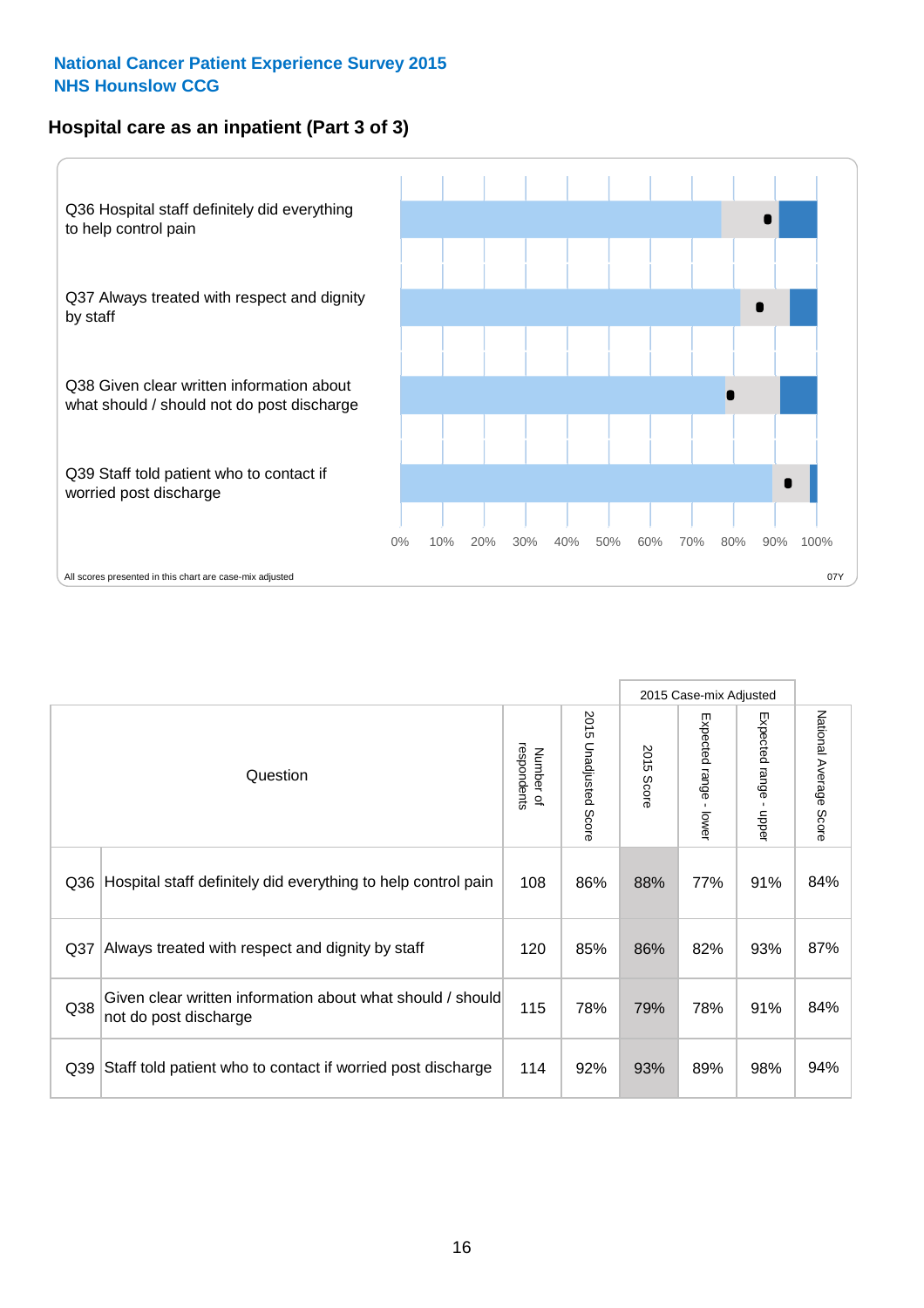### **Hospital care as a day patient / outpatient (Part 1 of 2)**



|     |                                                                                    |                          |                                 |                      | 2015 Case-mix Adjusted                    |                                         |                        |
|-----|------------------------------------------------------------------------------------|--------------------------|---------------------------------|----------------------|-------------------------------------------|-----------------------------------------|------------------------|
|     | Question                                                                           | respondents<br>Number of | 2015<br><b>Unadjusted Score</b> | 2015<br><b>Score</b> | Expected range<br>$\blacksquare$<br>lower | Expected range<br>$\mathbf{I}$<br>nbber | National Average Score |
| Q41 | Patient was able to discuss worries or fears with staff<br>during visit            | 148                      | 64%                             | 67%                  | 63%                                       | 78%                                     | 70%                    |
| Q42 | Doctor had the right notes and other documentation with<br>them                    | 170                      | 92%                             | 92%                  | 92%                                       | 99%                                     | 96%                    |
| Q44 | Beforehand patient had all information needed about<br>radiotherapy treatment      | 52                       | 85%                             | 86%                  | 77%                                       | 95%                                     | 86%                    |
| Q45 | Patient given understandable information about whether<br>radiotherapy was working | 52                       | 56%                             | 56%                  | 46%                                       | 73%                                     | 60%                    |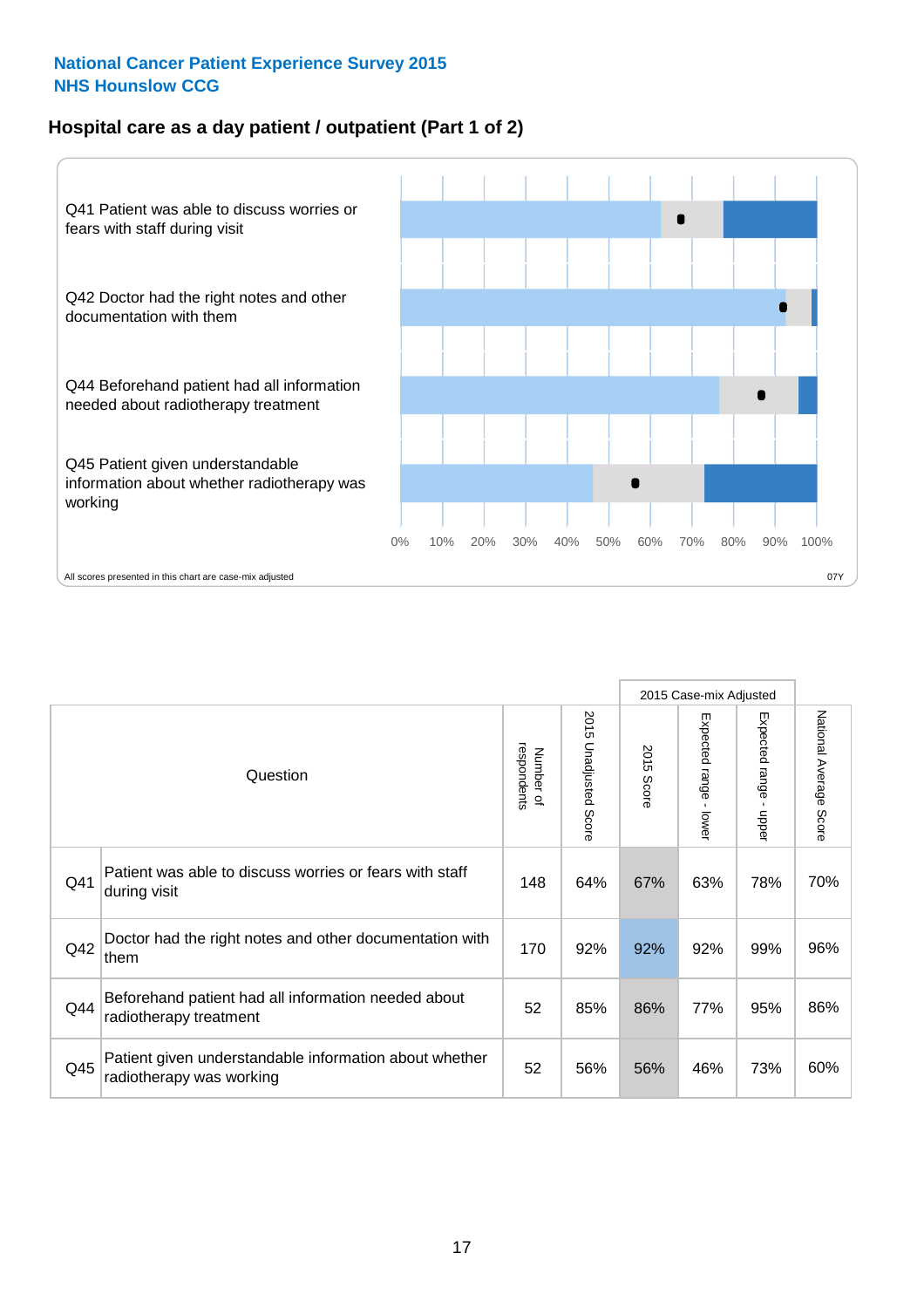### **Hospital care as a day patient / outpatient (Part 2 of 2)**



|     |                                                                                    |                                       | 2015 Case-mix Adjusted      |               |                             |                         |                        |
|-----|------------------------------------------------------------------------------------|---------------------------------------|-----------------------------|---------------|-----------------------------|-------------------------|------------------------|
|     | Question                                                                           | respondents<br>Number<br>$\mathbf{Q}$ | 2015<br>Unadjusted<br>Score | 2015<br>Score | Expected<br>Irange<br>lower | Expected range<br>doper | National Average Score |
| Q47 | Beforehand patient had all information needed about<br>chemotherapy treatment      | 119                                   | 81%                         | 81%           | 78%                         | 91%                     | 84%                    |
| Q48 | Patient given understandable information about whether<br>chemotherapy was working | 107                                   | 68%                         | 70%           | 59%                         | 77%                     | 68%                    |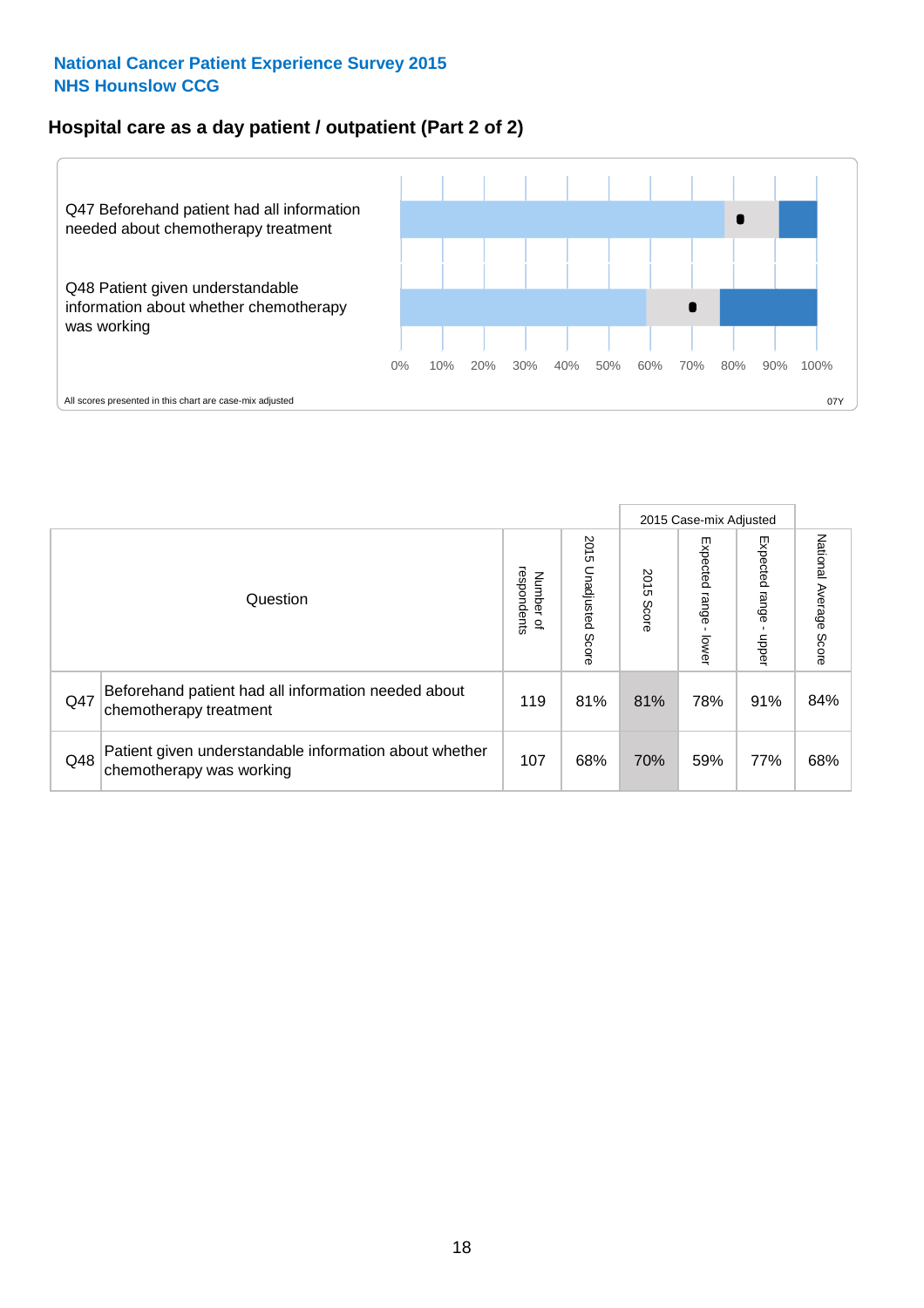#### **Home care and support**



2015 Case-mix Adjusted 2015 Unadjusted Score Expected range - upper National Average Score 2015 Unadjusted Score Expected range - lower National Average Score Expected range - lower Expected range - upper Number of<br>respondents 2015 Score respondents 2015 Score Number of Question Hospital staff gave family or someone close all the  $Q49$  information needed to help with care at home  $Q49$  and  $Q59\%$  60% 50% 65% 58% Patient definitely given enough support from health or  $\frac{112}{\sqrt{112}}$  and Social services during treatment  $\frac{112}{\sqrt{112}}$   $\frac{46\%}{\sqrt{112}}$   $\frac{47\%}{\sqrt{112}}$   $\frac{44\%}{\sqrt{112}}$  64%  $\frac{64\%}{\sqrt{112}}$ Patient definitely given enough support from health or  $\frac{1}{2}$  and the dominary given enough support nominealities  $\frac{1}{2}$  65  $\frac{32\%}{32\%}$  32% 33% 57% 45%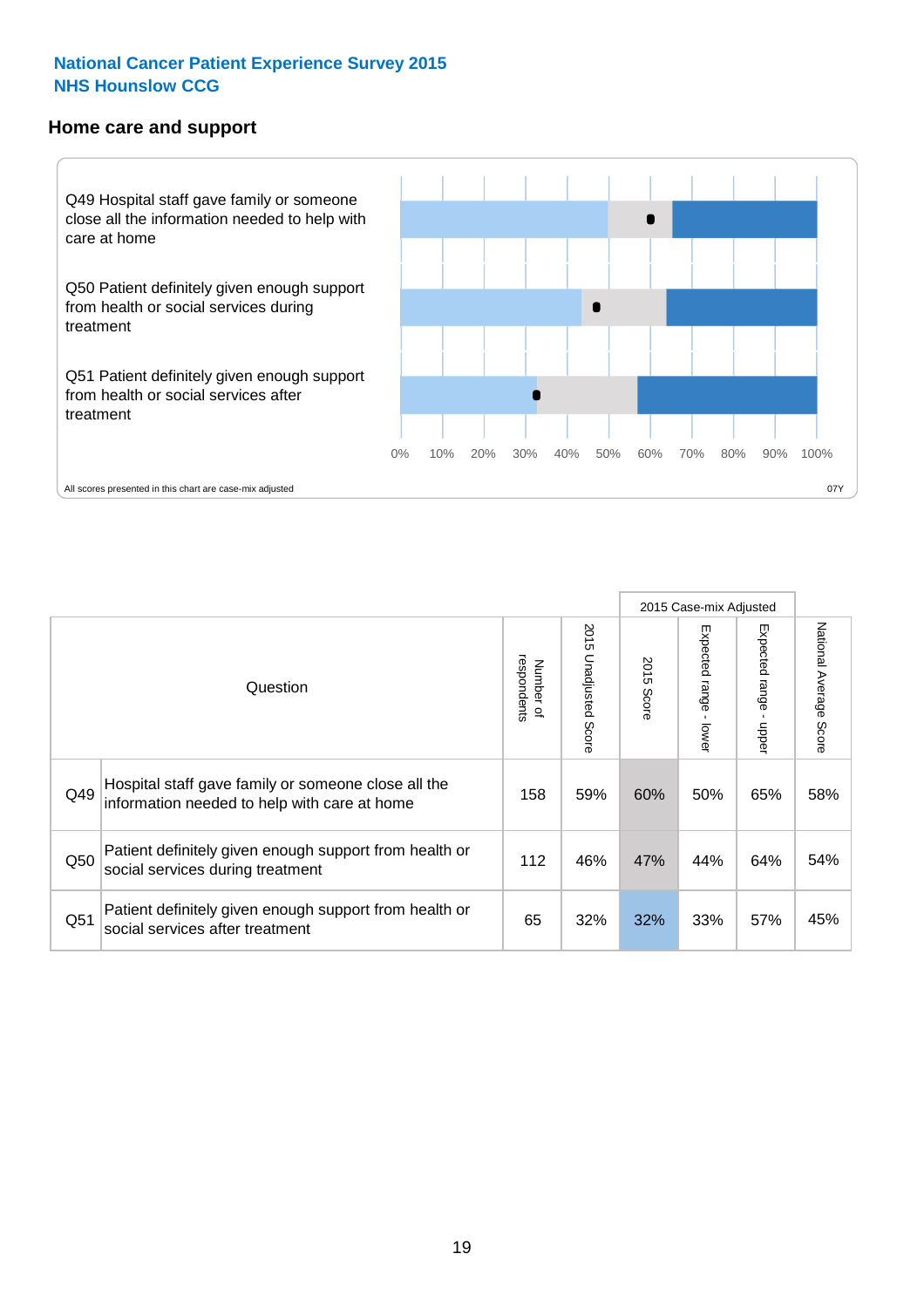### **Care from your general practice**



|     |                                                                           |                                       |                             |               |                             | 2015 Case-mix Adjusted     |                           |
|-----|---------------------------------------------------------------------------|---------------------------------------|-----------------------------|---------------|-----------------------------|----------------------------|---------------------------|
|     | Question                                                                  | respondents<br>Number<br>$\mathbf{Q}$ | 2015<br>Unadjusted<br>Score | 2015<br>Score | Expected<br>Irange<br>lower | Expected<br>range<br>nbber | National Average<br>Score |
| Q52 | GP given enough information about patient's condition<br>and treatment    | 173                                   | 92%                         | 94%           | 92%                         | 99%                        | 95%                       |
| Q53 | Practice staff definitely did everything they could to<br>support patient | 147                                   | 51%                         | 53%           | 55%                         | 70%                        | 63%                       |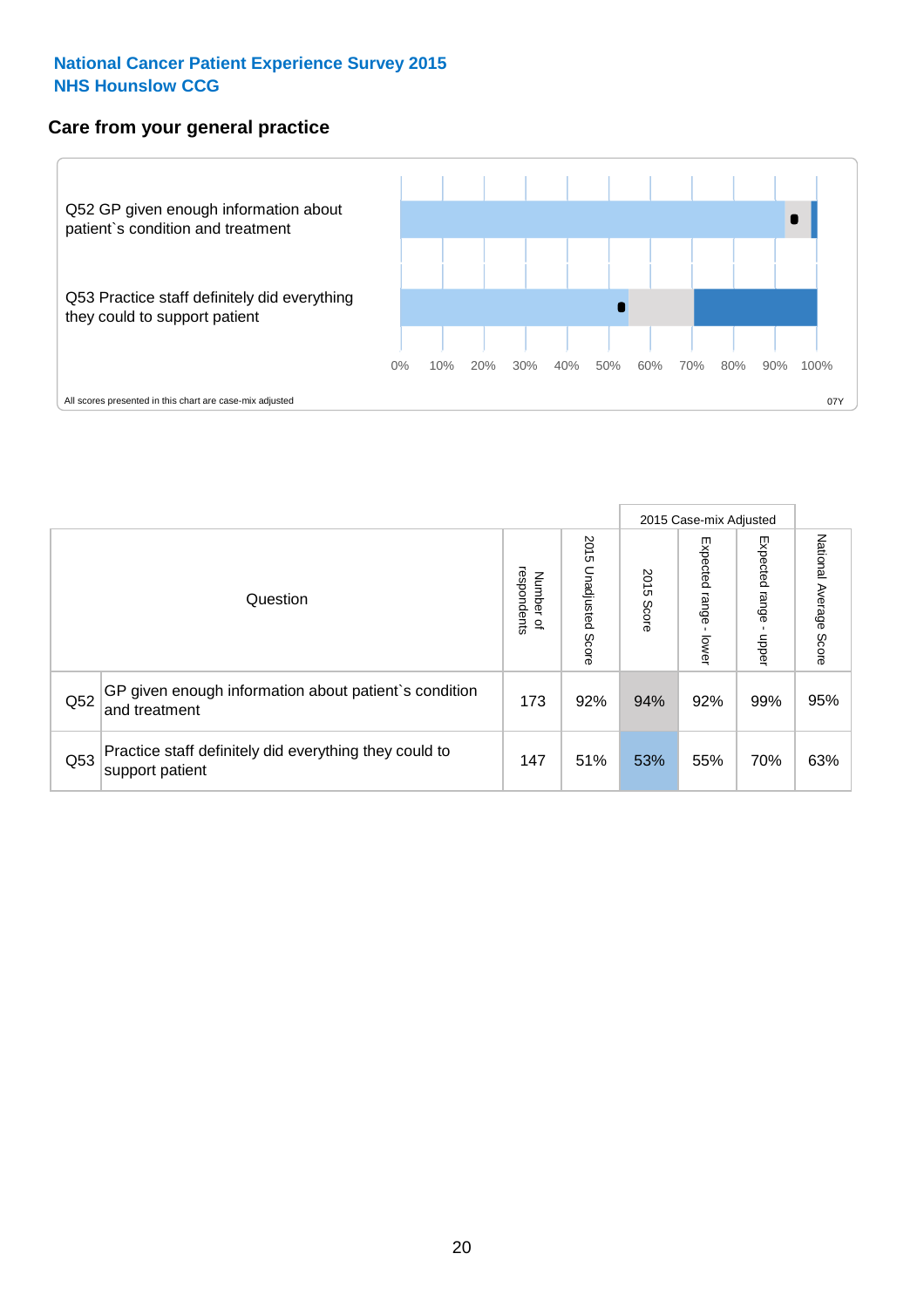## **Your overall NHS care (Part 1 of 2)**



|     |                                                                    |                          | 2015 Case-mix Adjusted   |               |                                           |                                           |                        |
|-----|--------------------------------------------------------------------|--------------------------|--------------------------|---------------|-------------------------------------------|-------------------------------------------|------------------------|
|     | Question                                                           | respondents<br>Number of | 2015<br>Unadjusted Score | 2015<br>Score | Expected range<br>$\blacksquare$<br>lower | Expected range<br>$\blacksquare$<br>nbber | National Average Score |
| Q54 | Hospital and community staff always worked well together           | 189                      | 52%                      | 55%           | 53%                                       | 68%                                       | 61%                    |
| Q55 | Patient given a care plan                                          | 141                      | 31%                      | 28%           | 25%                                       | 41%                                       | 33%                    |
| Q56 | Overall the administration of the care was very good /<br>good     | 195                      | 86%                      | 86%           | 85%                                       | 93%                                       | 89%                    |
| Q57 | Length of time for attending clinics and appointments was<br>right | 188                      | 54%                      | 56%           | 57%                                       | 74%                                       | 66%                    |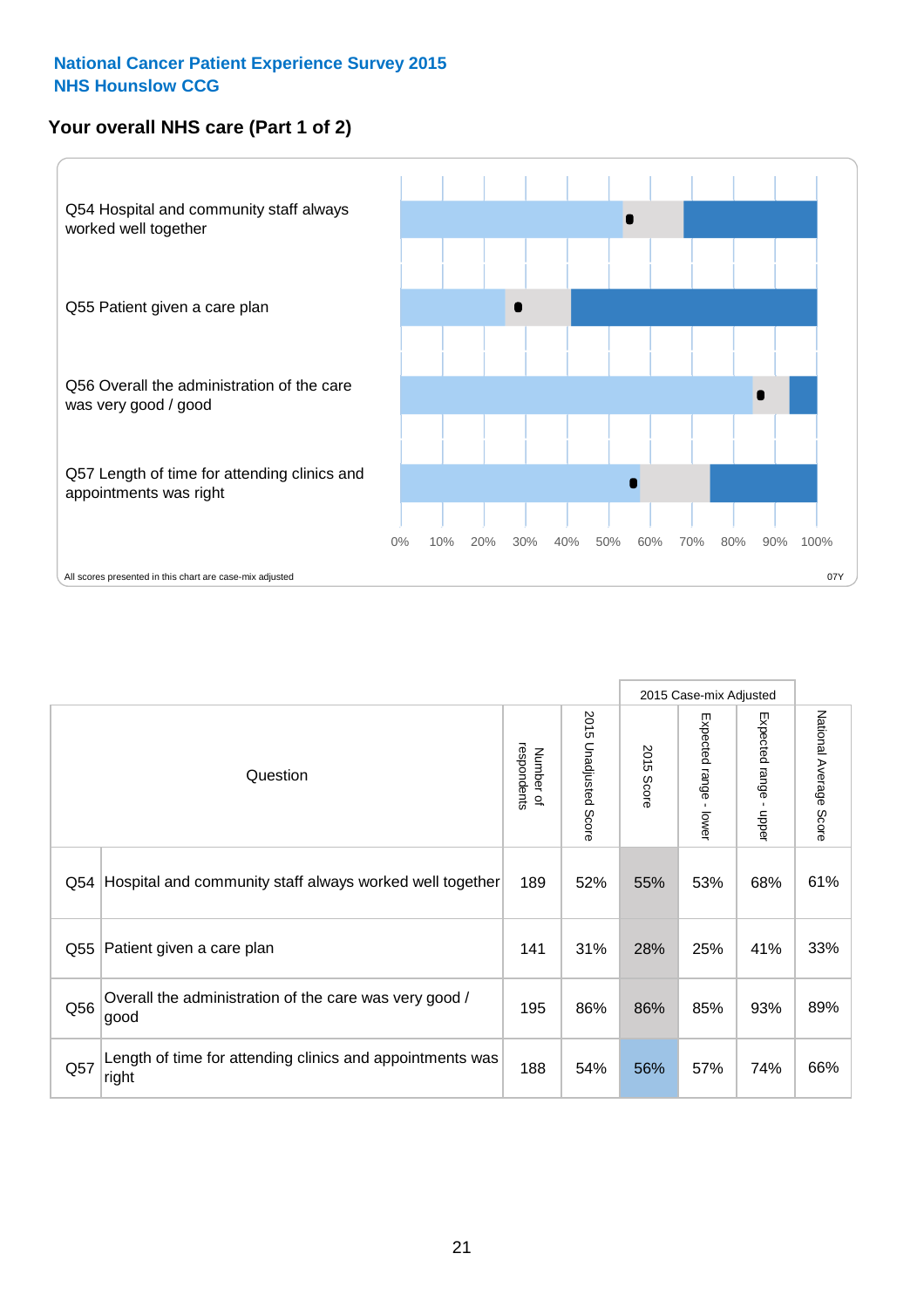### **Your overall NHS care (Part 2 of 2)**



|     |                                                       |                                   | 2015 Case-mix Adjusted      |               |                            |                            |                        |
|-----|-------------------------------------------------------|-----------------------------------|-----------------------------|---------------|----------------------------|----------------------------|------------------------|
|     | Question                                              | respondents<br>Number<br>$\Omega$ | 2015<br>Unadjusted<br>Score | 2015<br>Score | Expected<br>range<br>lower | Expected<br>range<br>nbber | National Average Score |
| Q58 | Taking part in cancer research discussed with patient | 186                               | 38%                         | 37%           | 20%                        | 37%                        | 28%                    |



|     |                                                                        |                                              |                             |               |                                                    | 2015 Case-mix Adjusted                                          |                              |
|-----|------------------------------------------------------------------------|----------------------------------------------|-----------------------------|---------------|----------------------------------------------------|-----------------------------------------------------------------|------------------------------|
|     | Question                                                               | respondents<br>Number<br>$\overline{\sigma}$ | 2015<br>Jnadjusted<br>Score | 2015<br>Score | OWer<br>limit<br>range<br>$\mathsf{a}$<br>expected | Upper<br>limit<br>range<br>$\overline{\mathcal{C}}$<br>expected | National<br>Average<br>Score |
| Q59 | Patient's average rating of care scored from very poor to<br>very good | 190                                          | 8.5                         | 8.7           | 8.5                                                | 8.9                                                             | 8.7                          |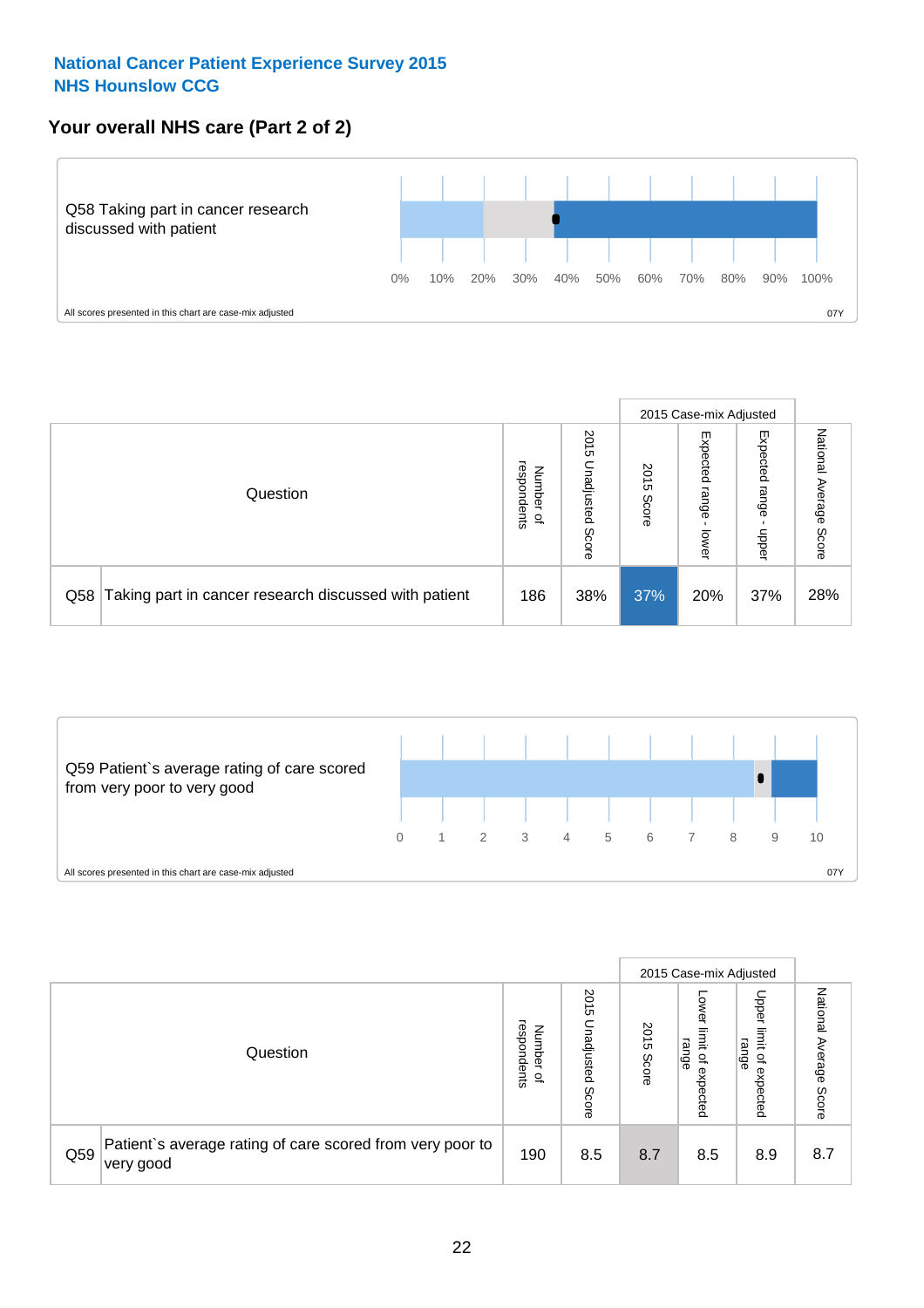# **Comparisons by tumour group for this CCG**

The following tables show the unadjusted CCG and the national percentage scores for each question broken down by tumour group. Where a cell in the table contains an asterisk this indicates that the number of patients in that group was below 21 and too small to display. Where a cell in the table contains "n.a." this indicates that there were no respondents for that tumour group.

# **Seeing your GP**

|                      | Q1. Saw GP once /<br>had to go to hospital | twice before being told | Q2. Patient thought<br>they were seen as<br>soon as necessary |                 |  |
|----------------------|--------------------------------------------|-------------------------|---------------------------------------------------------------|-----------------|--|
| <b>Cancer type</b>   | This CCG <sup>\$</sup>                     | <b>National</b>         | This CCG <sup>\$</sup>                                        | <b>National</b> |  |
| Brain / CNS          | $\star$                                    | 60%                     | $\star$                                                       | 77%             |  |
| <b>Breast</b>        | 78%                                        | 93%                     | 82%                                                           | 88%             |  |
| Colorectal / LGT     | $\star$                                    | 72%                     | 74%                                                           | 80%             |  |
| Gynaecological       | $\star$                                    | 75%                     | $\star$                                                       | 78%             |  |
| Haematological       | 48%                                        | 64%                     | 85%                                                           | 80%             |  |
| <b>Head and Neck</b> | $\star$                                    | 77%                     | $\star$                                                       | 79%             |  |
| Lung                 | $\star$                                    | 69%                     | $\star$                                                       | 83%             |  |
| Prostate             | $\star$                                    | 79%                     | $\star$                                                       | 85%             |  |
| Sarcoma              | $\star$                                    | 64%                     | $\star$                                                       | 69%             |  |
| Skin                 | $\star$                                    | 91%                     | $\star$                                                       | 87%             |  |
| <b>Upper Gastro</b>  | $\star$                                    | 70%                     | $\star$                                                       | 78%             |  |
| Urological           | $\star$                                    | 81%                     | $\star$                                                       | 84%             |  |
| Other                | $\star$                                    | 70%                     | $\star$                                                       | 78%             |  |
| <b>All Cancers</b>   | 69%                                        | 76%                     | 80%                                                           | 82%             |  |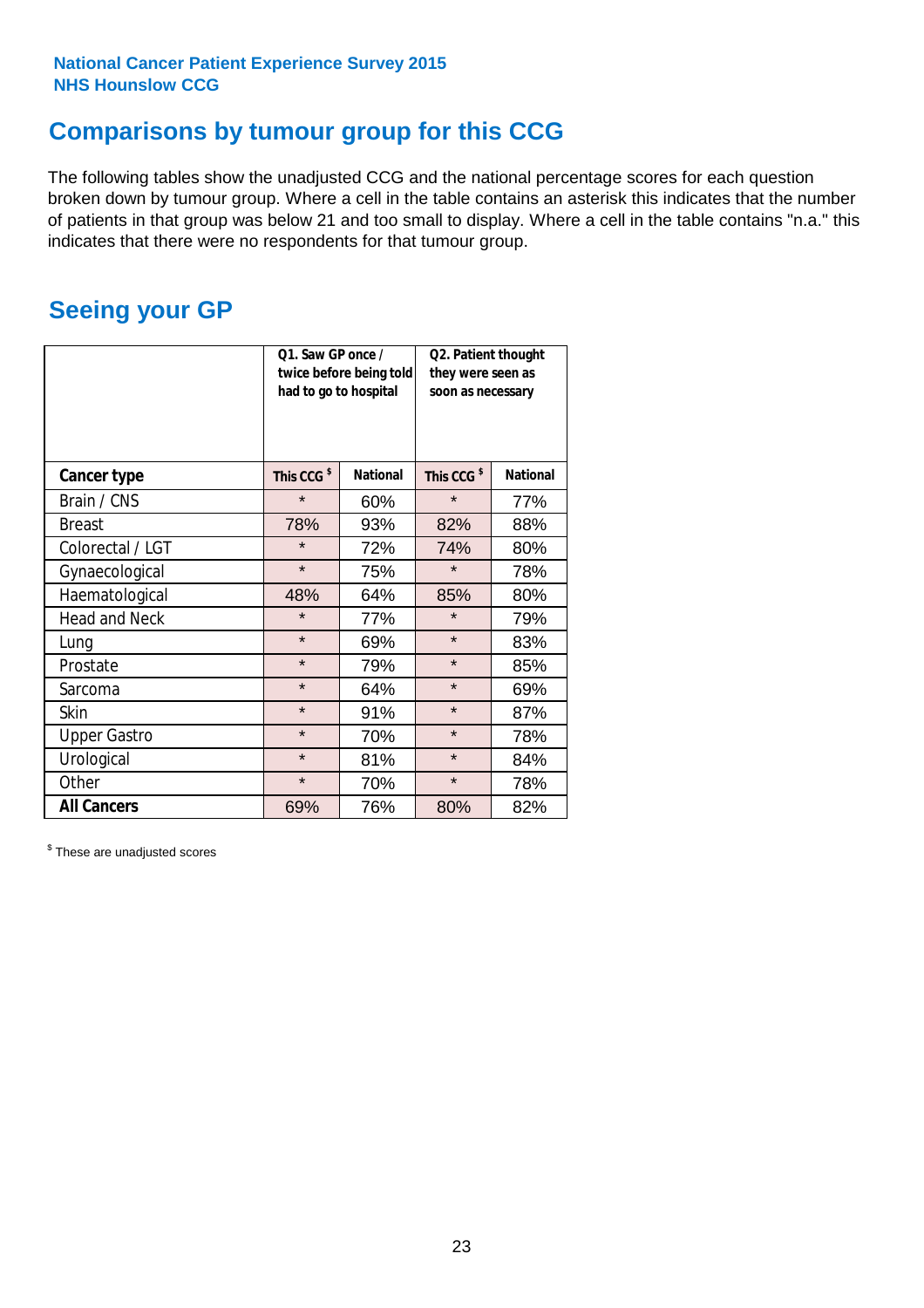# **Diagnostic tests**

|                      | be done was about<br>right | Q6. The length of time<br>waiting for the test to | Q7. Given complete<br>explanation of test<br>results in<br>understandable way |                 |  |
|----------------------|----------------------------|---------------------------------------------------|-------------------------------------------------------------------------------|-----------------|--|
| <b>Cancer type</b>   | This CCG <sup>\$</sup>     | <b>National</b>                                   | This CCG <sup>\$</sup>                                                        | <b>National</b> |  |
| Brain / CNS          | $\star$                    | 87%                                               | $\star$                                                                       | 69%             |  |
| <b>Breast</b>        | 88%                        | 90%                                               | 64%                                                                           | 82%             |  |
| Colorectal / LGT     | 80%                        | 86%                                               | 72%                                                                           | 81%             |  |
| Gynaecological       | $\star$                    | 84%                                               | $\star$                                                                       | 76%             |  |
| Haematological       | 95%                        | 87%                                               | $\star$                                                                       | 76%             |  |
| <b>Head and Neck</b> | $\star$                    | 84%                                               | $\star$                                                                       | 77%             |  |
| Lung                 | $\star$                    | 87%                                               | $\star$                                                                       | 78%             |  |
| Prostate             | $\star$                    | 85%                                               | $\star$                                                                       | 79%             |  |
| Sarcoma              | $\star$                    | 81%                                               | $\star$                                                                       | 77%             |  |
| <b>Skin</b>          | $\star$                    | 89%                                               | $\star$                                                                       | 85%             |  |
| <b>Upper Gastro</b>  | $\star$                    | 83%                                               | $\star$                                                                       | 77%             |  |
| Urological           | $\star$                    | 85%                                               | $\star$                                                                       | 78%             |  |
| Other                | $\star$                    | 85%                                               | $\star$                                                                       | 76%             |  |
| <b>All Cancers</b>   | 86%                        | 87%                                               | 72%                                                                           | 79%             |  |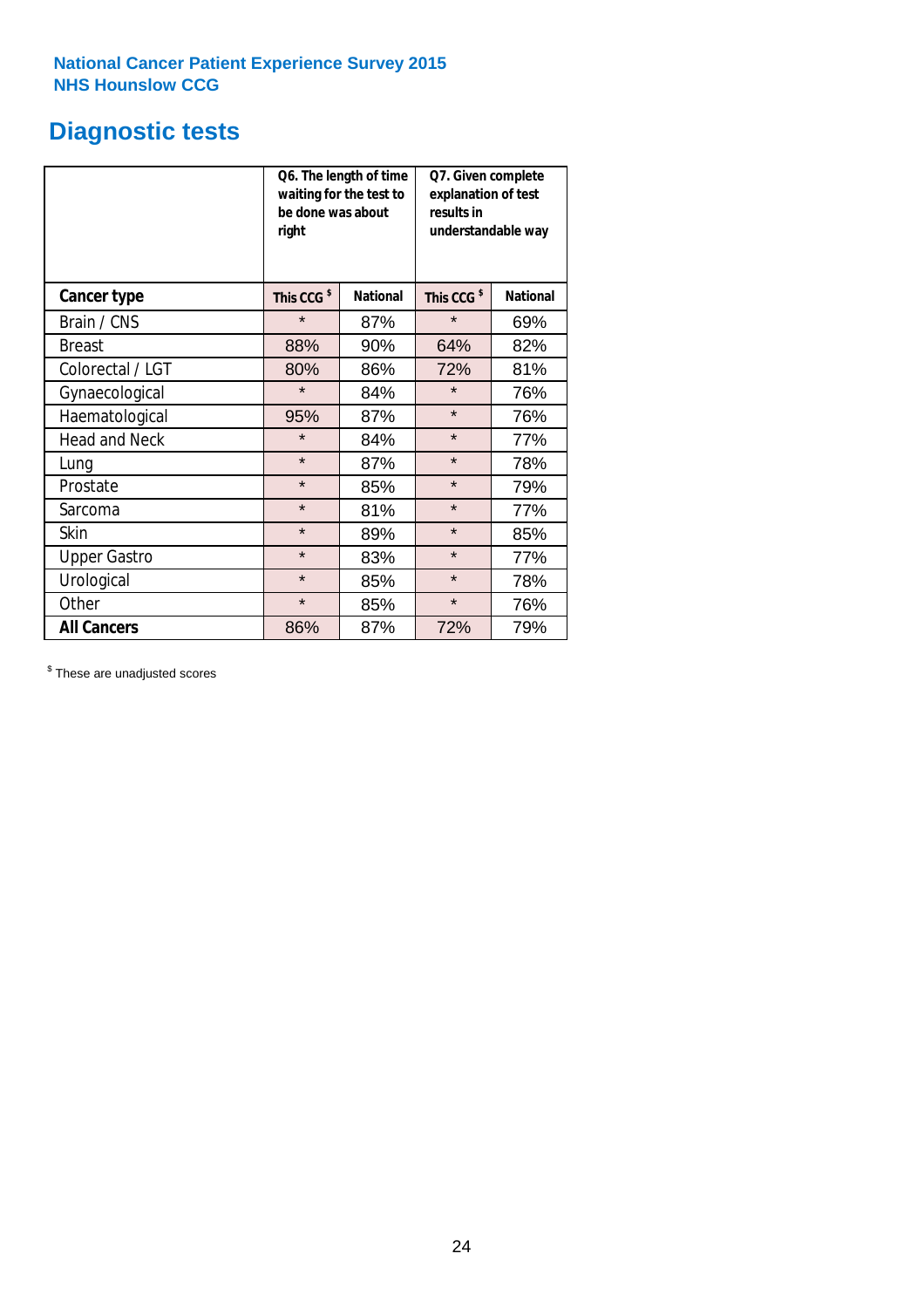# **Finding out what was wrong with you**

|                      | Q8. Patient told they<br>could bring a family<br>member or friend<br>when first told they<br>had cancer |                 | Q9. Patient felt they<br>were told sensitively<br>that they had cancer |                 | Q10. Patient<br>completely understood<br>the explanation of<br>what was wrong |                 | Q11. Patient given<br>easy to understand<br>written information<br>about the type of<br>cancer they had |                 |
|----------------------|---------------------------------------------------------------------------------------------------------|-----------------|------------------------------------------------------------------------|-----------------|-------------------------------------------------------------------------------|-----------------|---------------------------------------------------------------------------------------------------------|-----------------|
| Cancer type          | This CCG <sup>\$</sup>                                                                                  | <b>National</b> | This CCG <sup>\$</sup>                                                 | <b>National</b> | This CCG <sup>\$</sup>                                                        | <b>National</b> | This CCG <sup>\$</sup>                                                                                  | <b>National</b> |
| Brain / CNS          | n.a.                                                                                                    | 85%             | $\star$                                                                | 79%             | $\star$                                                                       | 60%             | $\star$                                                                                                 | 62%             |
| <b>Breast</b>        | 75%                                                                                                     | 83%             | 90%                                                                    | 88%             | 68%                                                                           | 78%             | 65%                                                                                                     | 76%             |
| Colorectal / LGT     | 82%                                                                                                     | 83%             | 88%                                                                    | 85%             | 77%                                                                           | 79%             | 68%                                                                                                     | 71%             |
| Gynaecological       | $\star$                                                                                                 | 75%             | $\star$                                                                | 83%             | $\star$                                                                       | 73%             | $\star$                                                                                                 | 69%             |
| Haematological       | 82%                                                                                                     | 75%             | 89%                                                                    | 83%             | 61%                                                                           | 60%             | 71%                                                                                                     | 74%             |
| <b>Head and Neck</b> | $\star$                                                                                                 | 73%             | $\star$                                                                | 85%             | $\star$                                                                       | 75%             | $\star$                                                                                                 | 61%             |
| Lung                 | $\star$                                                                                                 | 80%             | $\star$                                                                | 83%             | $\star$                                                                       | 75%             | $\star$                                                                                                 | 66%             |
| Prostate             | $\star$                                                                                                 | 80%             | $\star$                                                                | 84%             | $\star$                                                                       | 78%             | $\star$                                                                                                 | 80%             |
| Sarcoma              | $\star$                                                                                                 | 77%             | $\star$                                                                | 82%             | $\star$                                                                       | 63%             | $\star$                                                                                                 | 61%             |
| Skin                 | n.a.                                                                                                    | 71%             | $\star$                                                                | 90%             | $\star$                                                                       | 83%             | $\star$                                                                                                 | 84%             |
| <b>Upper Gastro</b>  | $\star$                                                                                                 | 79%             | $\star$                                                                | 79%             | $\star$                                                                       | 72%             | $\star$                                                                                                 | 64%             |
| Urological           | $\star$                                                                                                 | 74%             | $\star$                                                                | 82%             | $\star$                                                                       | 76%             | $\star$                                                                                                 | 71%             |
| Other                | $\star$                                                                                                 | 77%             | $\star$                                                                | 82%             | $\star$                                                                       | 72%             | $\star$                                                                                                 | 61%             |
| <b>All Cancers</b>   | 79%                                                                                                     | 79%             | 86%                                                                    | 84%             | 70%                                                                           | 73%             | 67%                                                                                                     | 72%             |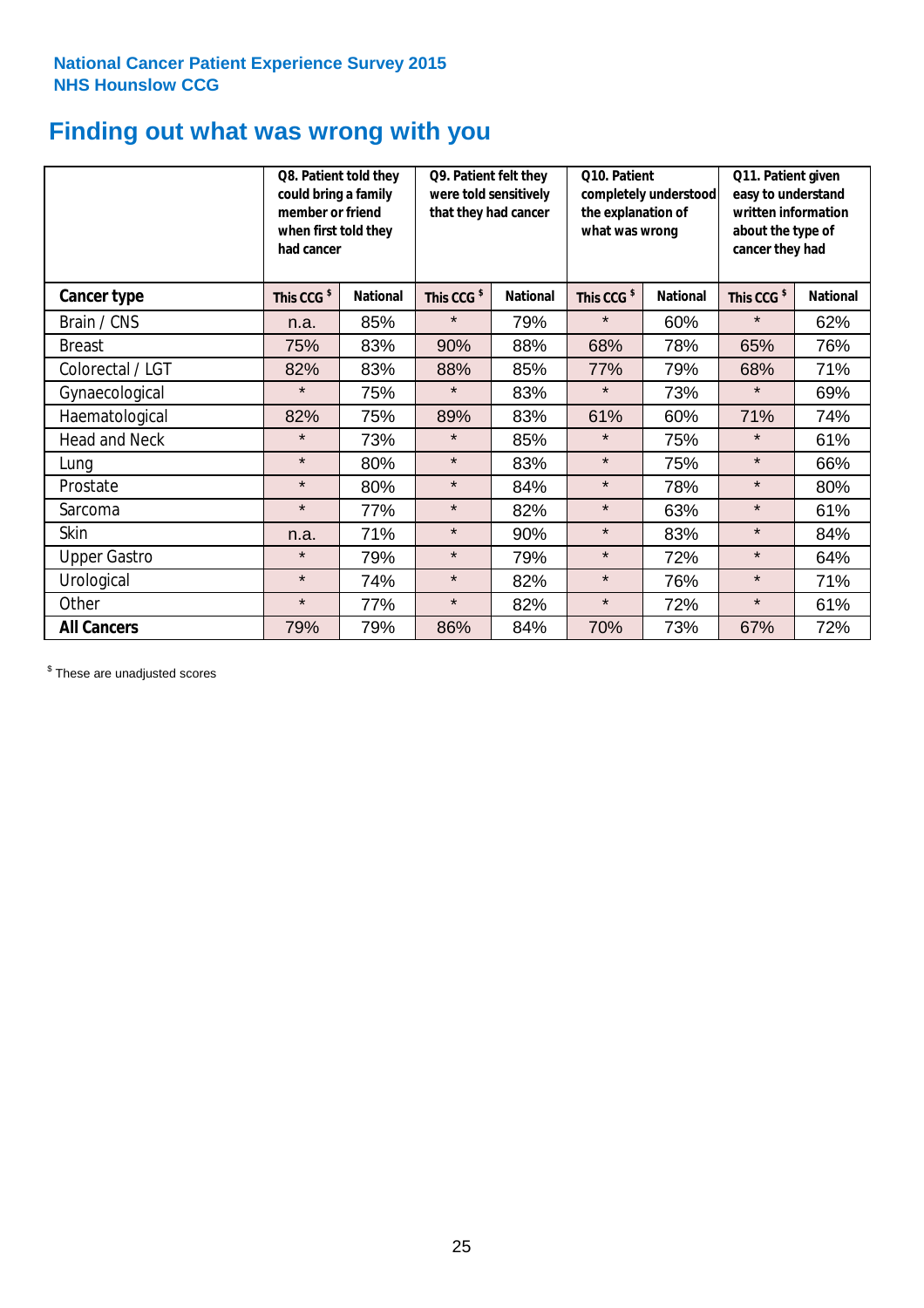# **Deciding the best treatment for you**

|                      | 012. Patient felt that<br>treatment options<br>were completely<br>explained |                 | O13. Possible side<br>understandable way  | effects explained in an | Q14. Patient given<br>practical advice and<br>support in dealing with<br>side effects of<br>treatment |                 |  |
|----------------------|-----------------------------------------------------------------------------|-----------------|-------------------------------------------|-------------------------|-------------------------------------------------------------------------------------------------------|-----------------|--|
| <b>Cancer type</b>   | This CCG <sup>\$</sup>                                                      | <b>National</b> | This CCG <sup>\$</sup><br><b>National</b> |                         | This CCG <sup>\$</sup>                                                                                | <b>National</b> |  |
| Brain / CNS          | $\star$                                                                     | 80%             | $\star$                                   | 71%                     | $\star$                                                                                               | 62%             |  |
| <b>Breast</b>        | 73%                                                                         | 84%             | 66%                                       | 76%                     | 53%                                                                                                   | 69%             |  |
| Colorectal / LGT     | 71%                                                                         | 85%             | 70%                                       | 75%                     | 65%                                                                                                   | 68%             |  |
| Gynaecological       | $\star$                                                                     | 84%             | $\star$                                   | 76%                     | $\star$                                                                                               | 68%             |  |
| Haematological       | 74%                                                                         | 81%             | 83%                                       | 69%                     | 67%                                                                                                   | 65%             |  |
| <b>Head and Neck</b> | $\star$                                                                     | 85%             | $\star$                                   | 72%                     | $\star$                                                                                               | 67%             |  |
| Lung                 | $\star$                                                                     | 84%             | $\star$                                   | 74%                     | $\star$                                                                                               | 69%             |  |
| Prostate             | $\star$                                                                     | 80%             | $\star$                                   | 71%                     | $\star$                                                                                               | 61%             |  |
| Sarcoma              | $\star$                                                                     | 82%             | n.a.                                      | 75%                     | $\star$                                                                                               | 66%             |  |
| Skin                 | n.a.                                                                        | 88%             | n.a.                                      | 75%                     | n.a.                                                                                                  | 74%             |  |
| <b>Upper Gastro</b>  | $\star$                                                                     | 83%             | $\star$                                   | 72%                     | $\star$                                                                                               | 66%             |  |
| Urological           | $\star$                                                                     | 80%             | $\star$                                   | 69%                     | $\star$                                                                                               | 61%             |  |
| Other                | $\star$                                                                     | 80%             | 76%                                       | 72%                     | 67%                                                                                                   | 64%             |  |
| <b>All Cancers</b>   | 78%                                                                         | 83%             | 76%                                       | 73%                     | 64%                                                                                                   | 66%             |  |

|                      | in the future          | Q15. Patient definitely<br>told about side effects<br>that could affect them | Q16. Patient definitely<br>involved in decisions<br>about care and<br>treatment |                 |  |
|----------------------|------------------------|------------------------------------------------------------------------------|---------------------------------------------------------------------------------|-----------------|--|
| <b>Cancer type</b>   | This CCG <sup>\$</sup> | <b>National</b>                                                              | This CCG <sup>\$</sup>                                                          | <b>National</b> |  |
| Brain / CNS          | $\star$                | 56%                                                                          | $\star$                                                                         | 74%             |  |
| <b>Breast</b>        | 47%                    | 55%                                                                          | 68%                                                                             | 79%             |  |
| Colorectal / LGT     | 46%                    | 56%                                                                          | 77%                                                                             | 79%             |  |
| Gynaecological       | $\star$                | 54%                                                                          | $\star$                                                                         | 76%             |  |
| Haematological       | 58%                    | 50%                                                                          |                                                                                 | 77%             |  |
| <b>Head and Neck</b> | $\star$                | 58%                                                                          | $\star$                                                                         | 76%             |  |
| Lung                 | $\star$                | 54%                                                                          | $\star$                                                                         | 78%             |  |
| Prostate             | $\star$                | 63%                                                                          | $\star$                                                                         | 79%             |  |
| Sarcoma              | n.a.                   | 54%                                                                          | $\star$                                                                         | 77%             |  |
| Skin                 | n.a.                   | 66%                                                                          | $\star$                                                                         | 86%             |  |
| <b>Upper Gastro</b>  | $\star$                | 53%                                                                          | $\star$                                                                         | 77%             |  |
| Urological           | $\star$                | 52%                                                                          | $\star$                                                                         | 75%             |  |
| Other                | $\star$                | 51%                                                                          | $\star$                                                                         | 75%             |  |
| <b>All Cancers</b>   | 52%                    | 54%                                                                          | 73%                                                                             | 78%             |  |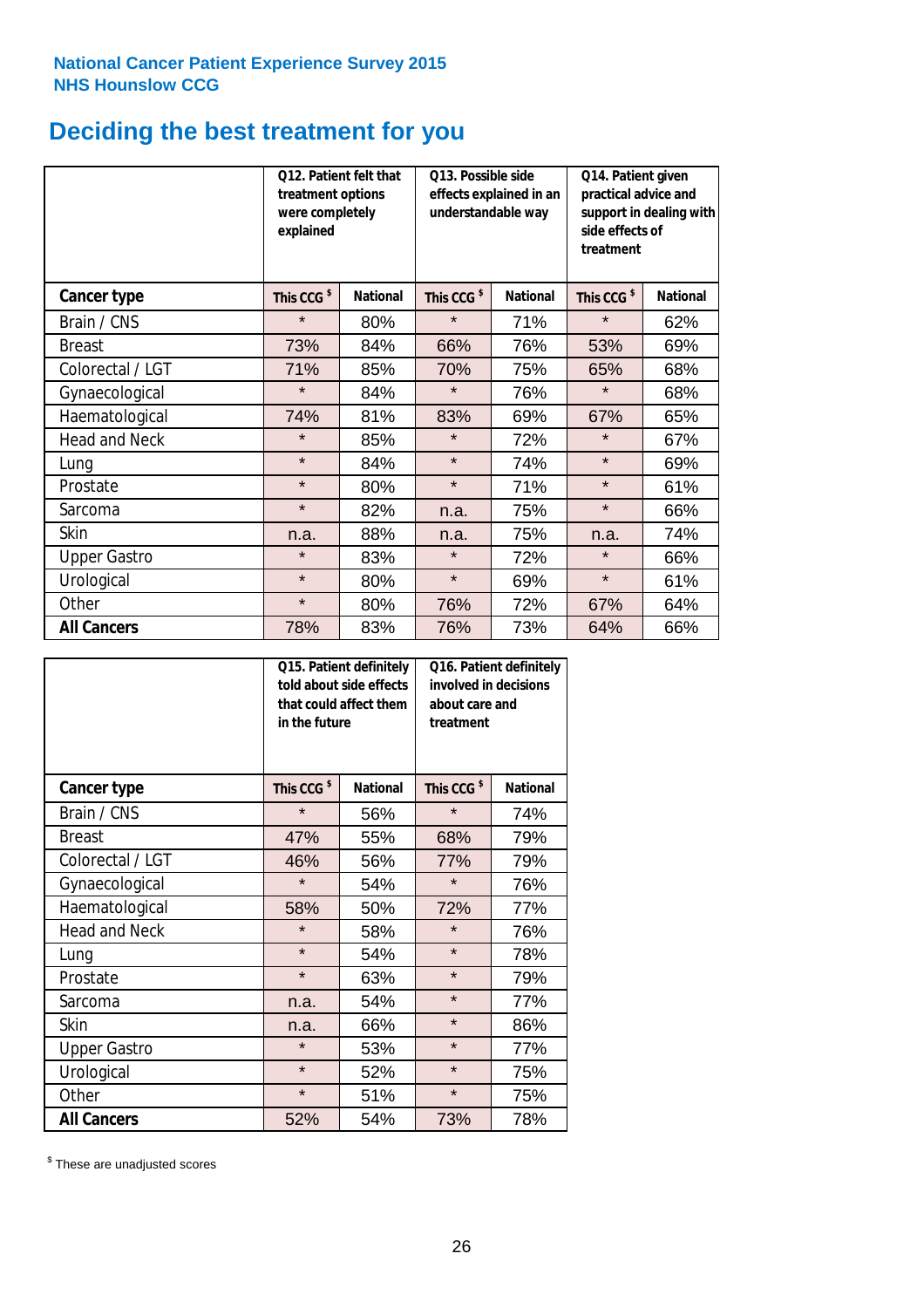# **Clinical Nurse Specialist**

|                      | would support them<br>through their<br>treatment | Q17. Patient given the<br>name of the CNS who | Q18. Patient found it<br>easy to contact their<br><b>CNS</b> |                 | <b>Q19. Get</b><br>understandable<br>answers to important<br>questions all or most<br>of the time |                 |  |
|----------------------|--------------------------------------------------|-----------------------------------------------|--------------------------------------------------------------|-----------------|---------------------------------------------------------------------------------------------------|-----------------|--|
| <b>Cancer type</b>   | This CCG <sup>\$</sup>                           | <b>National</b>                               | This CCG <sup>\$</sup>                                       | <b>National</b> | This CCG <sup>\$</sup>                                                                            | <b>National</b> |  |
| Brain / CNS          | $\star$                                          | 95%                                           | $\star$                                                      | 84%             | $\star$                                                                                           | 85%             |  |
| <b>Breast</b>        | 97%                                              | 94%                                           | 76%                                                          | 85%             | 66%                                                                                               | 88%             |  |
| Colorectal / LGT     | 96%                                              | 91%                                           | 62%                                                          | 88%             | $\star$                                                                                           | 90%             |  |
| Gynaecological       | $\star$                                          | 93%                                           | $\star$                                                      | 86%             | $\star$                                                                                           | 87%             |  |
| Haematological       | 85%                                              | 89%                                           | 96%                                                          | 89%             | 86%                                                                                               | 90%             |  |
| <b>Head and Neck</b> | $\star$                                          | 88%                                           | $\star$                                                      | 86%             | $\star$                                                                                           | 88%             |  |
| Lung                 | $\star$                                          | 93%                                           | $\star$                                                      | 89%             | $\star$                                                                                           | 89%             |  |
| Prostate             | $\star$                                          | 89%                                           | $\star$                                                      | 83%             | $\star$                                                                                           | 88%             |  |
| Sarcoma              | $\star$                                          | 87%                                           | $\star$                                                      | 86%             | $\star$                                                                                           | 88%             |  |
| Skin                 | $\star$                                          | 88%                                           | $\star$                                                      | 90%             | $\star$                                                                                           | 92%             |  |
| <b>Upper Gastro</b>  | $\star$                                          | 92%                                           | $\star$                                                      | 87%             | $\star$                                                                                           | 88%             |  |
| Urological           | $\star$                                          | 80%                                           | $\star$                                                      | 85%             | $\star$                                                                                           | 88%             |  |
| Other                | $\star$                                          | 86%                                           | $\star$                                                      | 86%             | $\star$                                                                                           | 87%             |  |
| <b>All Cancers</b>   | 90%                                              | 90%                                           | 83%                                                          | 87%             | 78%                                                                                               | 88%             |  |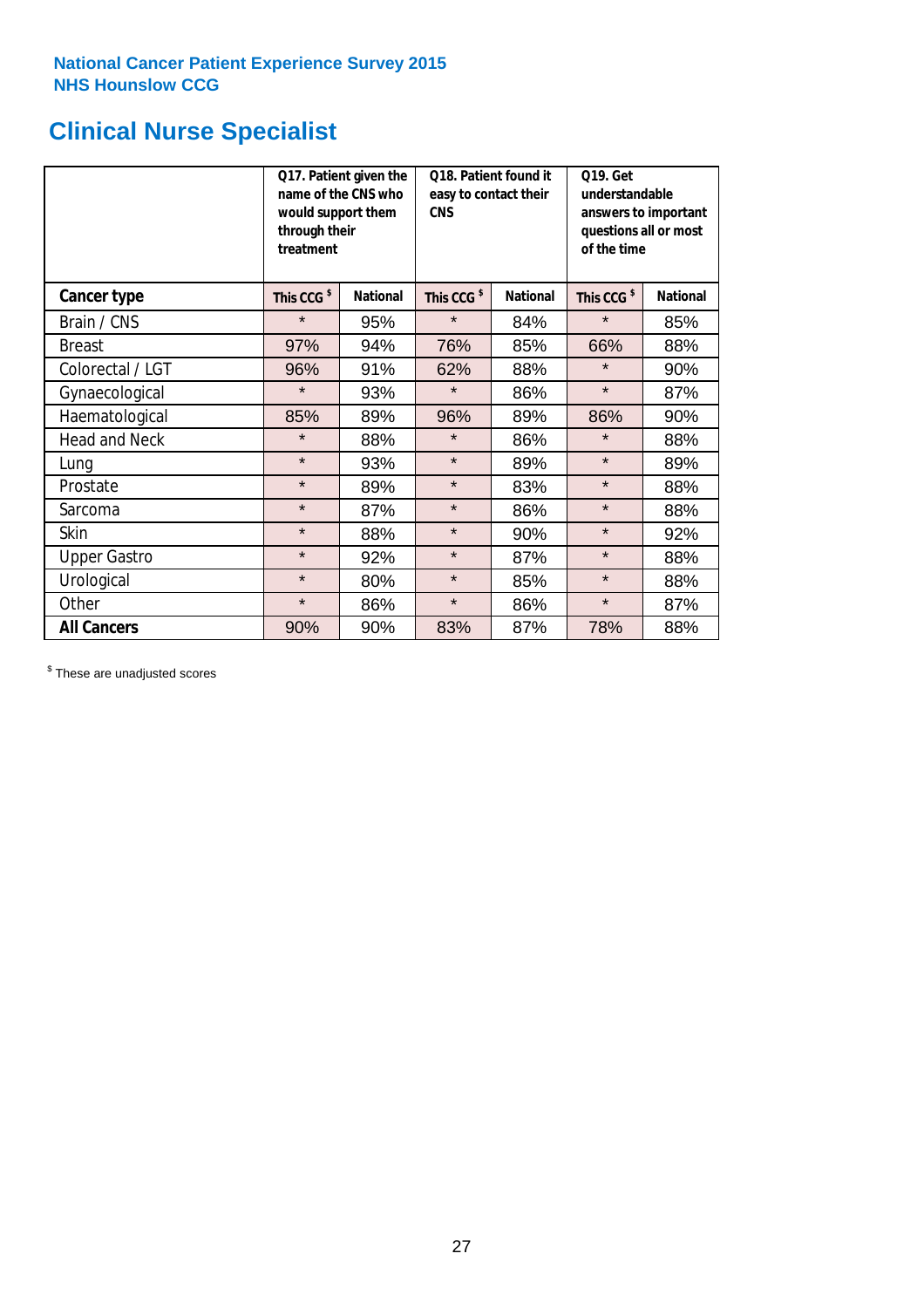# **Support for people with cancer**

|                      | Q20. Hospital staff<br>gave information | about support groups | Q21. Hospital staff<br>gave information<br>about impact cancer<br>could have on day to<br>day activities |                 | Q22. Hospital staff<br>gave information on<br>getting financial help |                 | Q23. Hospital staff told<br>patient they could get<br>free prescriptions |                 |
|----------------------|-----------------------------------------|----------------------|----------------------------------------------------------------------------------------------------------|-----------------|----------------------------------------------------------------------|-----------------|--------------------------------------------------------------------------|-----------------|
| Cancer type          | This CCG <sup>\$</sup>                  | <b>National</b>      | This CCG <sup>\$</sup>                                                                                   | <b>National</b> | This CCG <sup>\$</sup>                                               | <b>National</b> | This CCG <sup>\$</sup>                                                   | <b>National</b> |
| Brain / CNS          | $\star$                                 | 85%                  | $\star$                                                                                                  | 80%             | $\star$                                                              | 72%             | $\star$                                                                  | 79%             |
| <b>Breast</b>        | 79%                                     | 88%                  | 71%                                                                                                      | 85%             | 32%                                                                  | 60%             | 63%                                                                      | 80%             |
| Colorectal / LGT     | $\star$                                 | 82%                  | $\star$                                                                                                  | 82%             | $\star$                                                              | 52%             | $\star$                                                                  | 83%             |
| Gynaecological       | $\star$                                 | 83%                  | $\star$                                                                                                  | 81%             | $\star$                                                              | 58%             | $\star$                                                                  | 76%             |
| Haematological       | 90%                                     | 82%                  | 96%                                                                                                      | 82%             | $\star$                                                              | 56%             | $\star$                                                                  | 86%             |
| <b>Head and Neck</b> | $\star$                                 | 83%                  | $\star$                                                                                                  | 80%             | $\star$                                                              | 55%             | $\star$                                                                  | 80%             |
| Lung                 | $\star$                                 | 82%                  | $\star$                                                                                                  | 80%             | $\star$                                                              | 68%             | $\star$                                                                  | 85%             |
| Prostate             | $\star$                                 | 85%                  | $\star$                                                                                                  | 81%             | $\star$                                                              | 41%             | $\star$                                                                  | 76%             |
| Sarcoma              | $\star$                                 | 82%                  | n.a.                                                                                                     | 80%             | n.a.                                                                 | 57%             | n.a.                                                                     | 75%             |
| Skin                 | n.a.                                    | 85%                  | n.a.                                                                                                     | 85%             | n.a.                                                                 | 51%             | n.a.                                                                     | 65%             |
| <b>Upper Gastro</b>  | $\star$                                 | 82%                  | $\star$                                                                                                  | 78%             | $\star$                                                              | 57%             | $\star$                                                                  | 83%             |
| Urological           | $\star$                                 | 71%                  | $\star$                                                                                                  | 70%             | $\star$                                                              | 33%             | $\star$                                                                  | 69%             |
| Other                | $\star$                                 | 80%                  | $\star$                                                                                                  | 77%             | $\star$                                                              | 53%             | $\star$                                                                  | 79%             |
| <b>All Cancers</b>   | 86%                                     | 83%                  | 82%                                                                                                      | 81%             | 45%                                                                  | 55%             | 76%                                                                      | 80%             |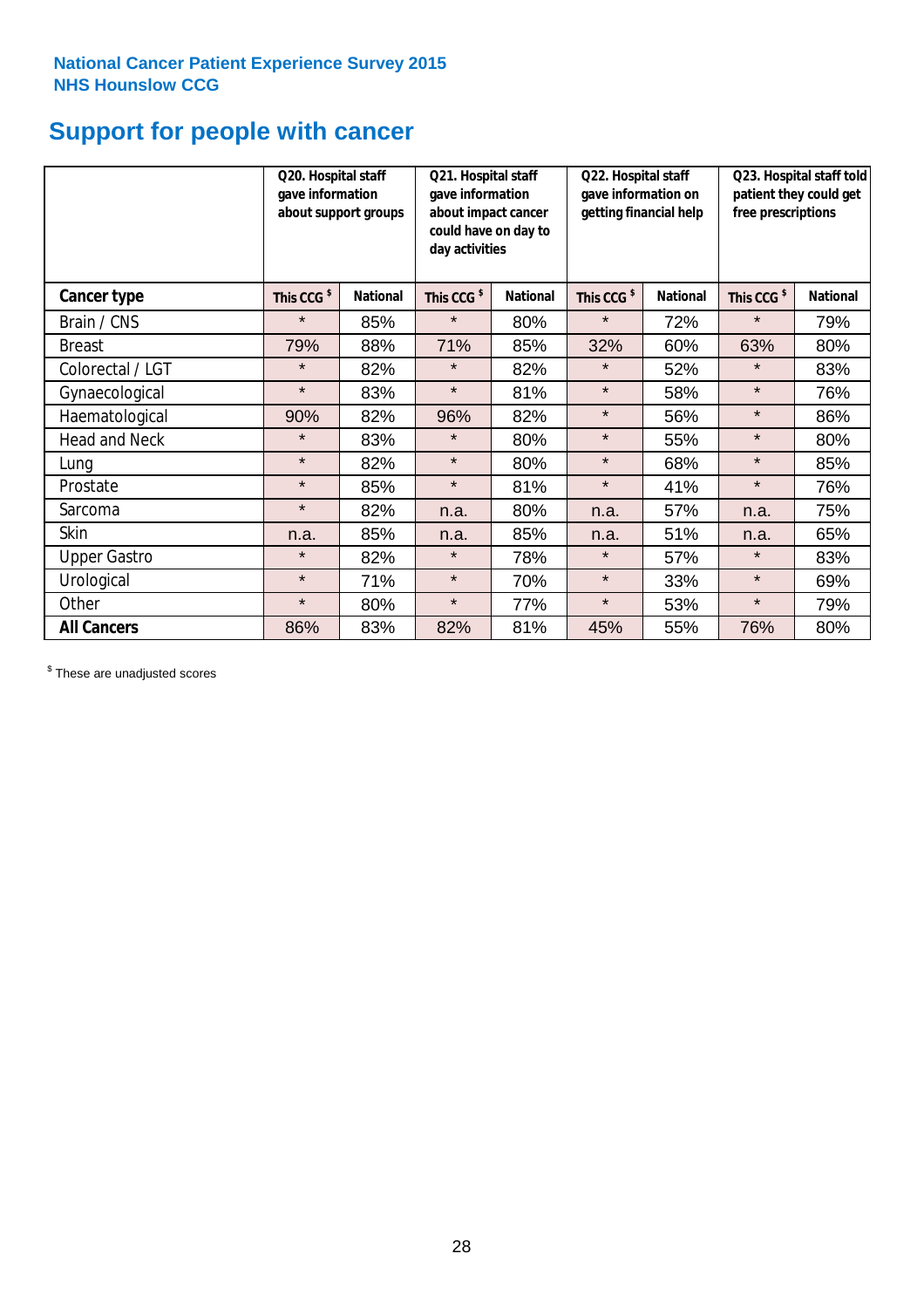# **Operations**

|                      | Q26. Staff explained<br>how operation had<br>gone in<br>understandable way |                 |  |  |  |
|----------------------|----------------------------------------------------------------------------|-----------------|--|--|--|
| <b>Cancer type</b>   | This CCG <sup>\$</sup>                                                     | <b>National</b> |  |  |  |
| Brain / CNS          | $\star$                                                                    | 75%             |  |  |  |
| <b>Breast</b>        | 64%                                                                        | 77%             |  |  |  |
| Colorectal / LGT     | $\star$                                                                    | 81%             |  |  |  |
| Gynaecological       | $\star$                                                                    | 79%             |  |  |  |
| Haematological       | $\star$                                                                    | 75%             |  |  |  |
| <b>Head and Neck</b> | $\star$                                                                    | 77%             |  |  |  |
| Lung                 | $\star$                                                                    | 76%             |  |  |  |
| Prostate             | $\star$                                                                    | 76%             |  |  |  |
| Sarcoma              | $\star$                                                                    | 80%             |  |  |  |
| Skin                 | $\star$                                                                    | 84%             |  |  |  |
| <b>Upper Gastro</b>  | $\star$                                                                    | 81%             |  |  |  |
| Urological           | $\star$                                                                    | 74%             |  |  |  |
| Other                | $\star$                                                                    | 78%             |  |  |  |
| <b>All Cancers</b>   | 74%                                                                        | 78%             |  |  |  |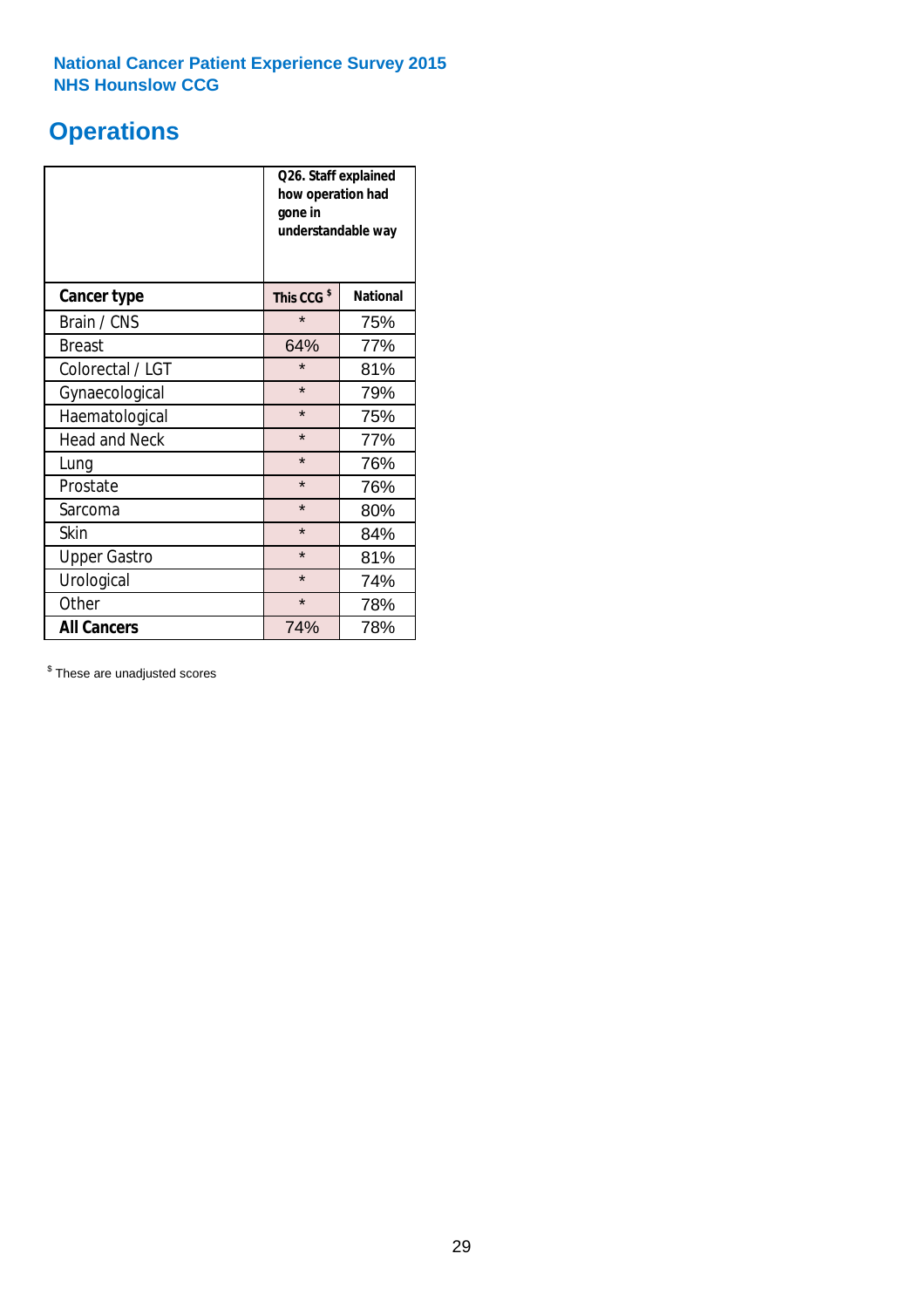# **Hospital care as an inpatient (Part 1 of 2)**

|                      | they were not there    | Q28. Groups of doctors<br>or nurses did not talk<br>in front of patient as if | Q29. Patient had<br>confidence and trust in<br>all doctors treating<br>them |                 | Q30. Patient's family<br>or someone close<br>definitely had<br>opportunity to talk to<br>doctor |                 | Q31. Patient had<br>confidence and trust in I<br>all ward nurses |                 |
|----------------------|------------------------|-------------------------------------------------------------------------------|-----------------------------------------------------------------------------|-----------------|-------------------------------------------------------------------------------------------------|-----------------|------------------------------------------------------------------|-----------------|
| Cancer type          | This CCG <sup>\$</sup> | <b>National</b>                                                               | This CCG <sup>\$</sup>                                                      | <b>National</b> | This CCG <sup>\$</sup>                                                                          | <b>National</b> | This CCG <sup>\$</sup>                                           | <b>National</b> |
| Brain / CNS          | $\star$                | 68%                                                                           | $\star$                                                                     | 78%             | $\star$                                                                                         | 65%             | $\star$                                                          | 67%             |
| <b>Breast</b>        | 78%                    | 89%                                                                           | 85%                                                                         | 86%             | 83%                                                                                             | 73%             | 56%                                                              | 74%             |
| Colorectal / LGT     | $\star$                | 75%                                                                           | $\star$                                                                     | 85%             | $\star$                                                                                         | 72%             | $\star$                                                          | 68%             |
| Gynaecological       | $\star$                | 84%                                                                           | $\star$                                                                     | 86%             | $\star$                                                                                         | 71%             | $\star$                                                          | 69%             |
| Haematological       | $\star$                | 80%                                                                           | $\star$                                                                     | 81%             | $\star$                                                                                         | 75%             | $\star$                                                          | 73%             |
| <b>Head and Neck</b> | $\star$                | 79%                                                                           | $\star$                                                                     | 85%             | $\star$                                                                                         | 73%             | $\star$                                                          | 72%             |
| Lung                 | $\star$                | 75%                                                                           | $\star$                                                                     | 82%             | $\star$                                                                                         | 71%             | $\star$                                                          | 73%             |
| Prostate             | $\star$                | 84%                                                                           | $\star$                                                                     | 87%             | $\star$                                                                                         | 72%             | $\star$                                                          | 75%             |
| Sarcoma              | $\star$                | 82%                                                                           | $\star$                                                                     | 85%             | $\star$                                                                                         | 75%             | $\star$                                                          | 70%             |
| Skin                 | $\star$                | 85%                                                                           | $\star$                                                                     | 90%             | $\star$                                                                                         | 79%             | $\star$                                                          | 84%             |
| <b>Upper Gastro</b>  | $\star$                | 75%                                                                           | $\star$                                                                     | 83%             | $\star$                                                                                         | 72%             | $\star$                                                          | 70%             |
| Urological           | $\star$                | 80%                                                                           | $\star$                                                                     | 84%             | $\star$                                                                                         | 67%             | $\star$                                                          | 75%             |
| Other                | $\star$                | 79%                                                                           | $\star$                                                                     | 79%             | $\star$                                                                                         | 70%             | $\star$                                                          | 69%             |
| <b>All Cancers</b>   | 74%                    | 81%                                                                           | 89%                                                                         | 84%             | 76%                                                                                             | 72%             | 64%                                                              | 72%             |

|                      | on duty                | Q32. Always / nearly<br>always enough nurses |                        | Q33. All staff asked<br>patient what name<br>they preferred to be<br>called by |                        | Q34. Always given<br>enough privacy when<br>discussing condition or<br>treatment |                        | Q35. Patient was able<br>to discuss worries or<br>fears with staff during<br>visit |  |
|----------------------|------------------------|----------------------------------------------|------------------------|--------------------------------------------------------------------------------|------------------------|----------------------------------------------------------------------------------|------------------------|------------------------------------------------------------------------------------|--|
| <b>Cancer type</b>   | This CCG <sup>\$</sup> | <b>National</b>                              | This CCG <sup>\$</sup> | <b>National</b>                                                                | This CCG <sup>\$</sup> | <b>National</b>                                                                  | This CCG <sup>\$</sup> | <b>National</b>                                                                    |  |
| Brain / CNS          | $\star$                | 64%                                          | $\star$                | 69%                                                                            | $\star$                | 80%                                                                              | $\star$                | 44%                                                                                |  |
| <b>Breast</b>        | 73%                    | 69%                                          | 48%                    | 60%                                                                            | 78%                    | 86%                                                                              | 43%                    | 53%                                                                                |  |
| Colorectal / LGT     | $\star$                | 61%                                          | $\star$                | 70%                                                                            | $\star$                | 84%                                                                              | $\star$                | 54%                                                                                |  |
| Gynaecological       | $\star$                | 65%                                          | $\star$                | 63%                                                                            | $\star$                | 82%                                                                              | $\star$                | 50%                                                                                |  |
| Haematological       | $\star$                | 63%                                          | $\star$                | 67%                                                                            | $\star$                | 86%                                                                              | $\star$                | 55%                                                                                |  |
| <b>Head and Neck</b> | $\star$                | 67%                                          | $\star$                | 66%                                                                            | $\star$                | 85%                                                                              | $\star$                | 50%                                                                                |  |
| Lung                 | $\star$                | 68%                                          | $\star$                | 71%                                                                            | $\star$                | 84%                                                                              | $\star$                | 49%                                                                                |  |
| Prostate             | $\star$                | 71%                                          | $\star$                | 67%                                                                            | $\star$                | 87%                                                                              | $\star$                | 52%                                                                                |  |
| Sarcoma              | $\star$                | 68%                                          | $\star$                | 71%                                                                            | $\star$                | 87%                                                                              | $\star$                | 52%                                                                                |  |
| Skin                 | $\star$                | 81%                                          | $\star$                | 67%                                                                            | $\star$                | 89%                                                                              | $\star$                | 61%                                                                                |  |
| <b>Upper Gastro</b>  | $\star$                | 62%                                          | $\star$                | 75%                                                                            | $\star$                | 83%                                                                              | $\star$                | 53%                                                                                |  |
| Urological           | $\star$                | 68%                                          | $\star$                | 71%                                                                            | $\star$                | 84%                                                                              | $\star$                | 46%                                                                                |  |
| Other                | $\star$                | 62%                                          | $\star$                | 66%                                                                            | $\star$                | 82%                                                                              | $\star$                | 48%                                                                                |  |
| <b>All Cancers</b>   | 69%                    | 66%                                          | 62%                    | 67%                                                                            | 84%                    | 85%                                                                              | 52%                    | 52%                                                                                |  |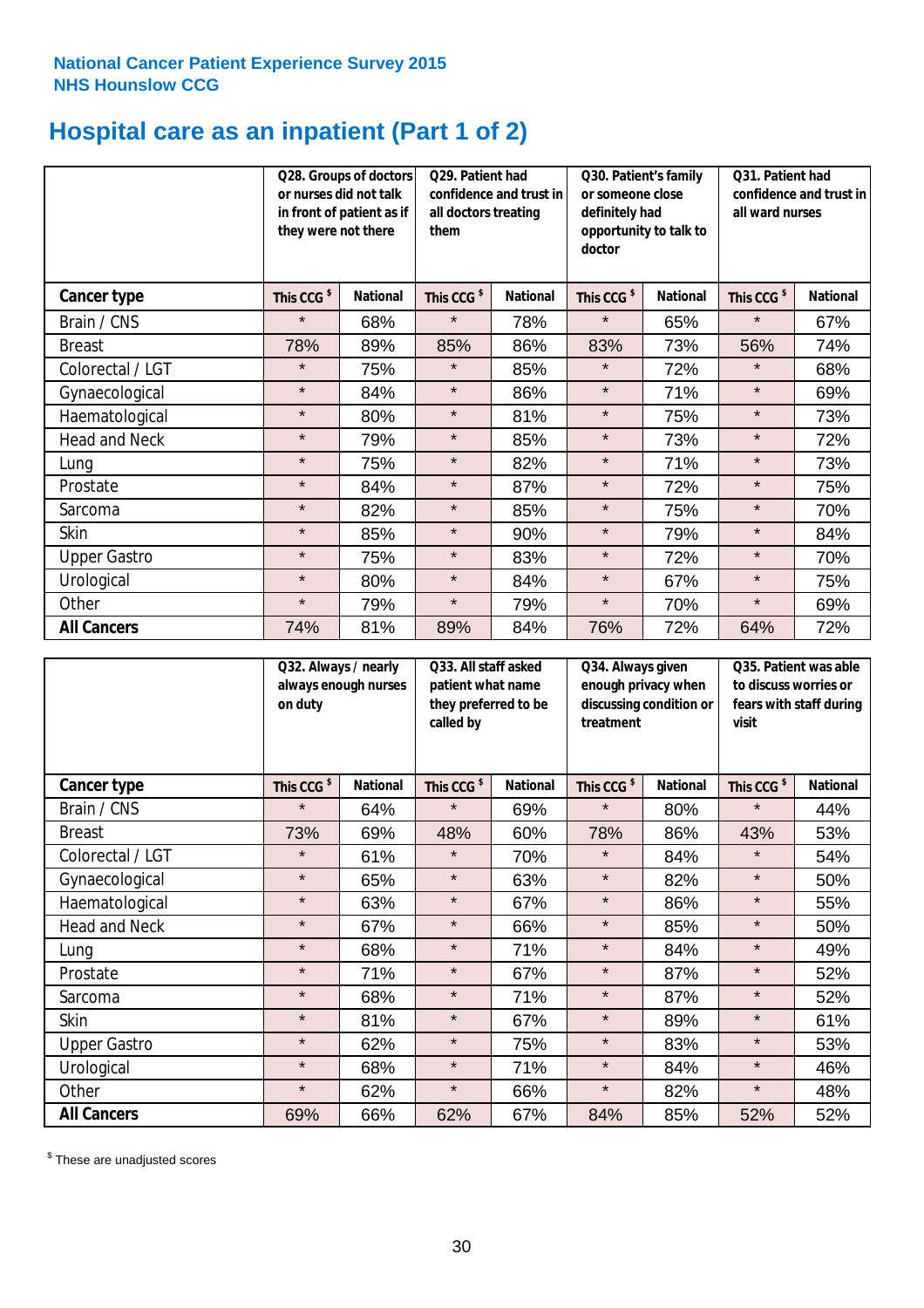# **Hospital care as an inpatient (Part 2 of 2)**

|                      | Q36. Hospital staff<br>definitely did<br>everything to help<br>control pain |                 | Q37. Always treated<br>with respect and<br>dignity by staff |                 | Q38. Given clear<br>written information<br>about what should /<br>should not do post<br>discharge |                 | Q39. Staff told patient<br>who to contact if<br>worried post discharge |                 |
|----------------------|-----------------------------------------------------------------------------|-----------------|-------------------------------------------------------------|-----------------|---------------------------------------------------------------------------------------------------|-----------------|------------------------------------------------------------------------|-----------------|
| Cancer type          | This CCG <sup>\$</sup>                                                      | <b>National</b> | This CCG <sup>\$</sup>                                      | <b>National</b> | This CCG <sup>\$</sup>                                                                            | <b>National</b> | This CCG <sup>\$</sup>                                                 | <b>National</b> |
| Brain / CNS          | $\star$                                                                     | 82%             | $\star$                                                     | 84%             | $\star$                                                                                           | 79%             | $\star$                                                                | 91%             |
| <b>Breast</b>        | 84%                                                                         | 86%             | 74%                                                         | 88%             | 78%                                                                                               | 90%             | 100%                                                                   | 95%             |
| Colorectal / LGT     | $\star$                                                                     | 84%             | $\star$                                                     | 86%             | $\star$                                                                                           | 83%             | $\star$                                                                | 94%             |
| Gynaecological       | $\star$                                                                     | 83%             | $\star$                                                     | 85%             | $\star$                                                                                           | 86%             | $\star$                                                                | 93%             |
| Haematological       | $\star$                                                                     | 84%             | $\star$                                                     | 89%             | $\star$                                                                                           | 79%             | $\star$                                                                | 95%             |
| <b>Head and Neck</b> | $\star$                                                                     | 84%             | $\star$                                                     | 88%             | $\star$                                                                                           | 86%             | $\star$                                                                | 92%             |
| Lung                 | $\star$                                                                     | 83%             | $\star$                                                     | 87%             | $\star$                                                                                           | 81%             | $\star$                                                                | 92%             |
| Prostate             | $\star$                                                                     | 85%             | $\star$                                                     | 91%             | $\star$                                                                                           | 87%             | $\star$                                                                | 94%             |
| Sarcoma              | $\star$                                                                     | 86%             | $\star$                                                     | 91%             | $\star$                                                                                           | 83%             | $\star$                                                                | 94%             |
| Skin                 | $\star$                                                                     | 88%             | $\star$                                                     | 93%             | n.a.                                                                                              | 91%             | $\star$                                                                | 97%             |
| <b>Upper Gastro</b>  | $\star$                                                                     | 83%             | $\star$                                                     | 86%             | $\star$                                                                                           | 79%             | $\star$                                                                | 93%             |
| Urological           | $\star$                                                                     | 80%             | $\star$                                                     | 88%             | $\star$                                                                                           | 83%             | $\star$                                                                | 90%             |
| Other                | $\star$                                                                     | 82%             | $\star$                                                     | 85%             | $\star$                                                                                           | 80%             | $\star$                                                                | 92%             |
| <b>All Cancers</b>   | 86%                                                                         | 84%             | 85%                                                         | 87%             | 78%                                                                                               | 84%             | 92%                                                                    | 94%             |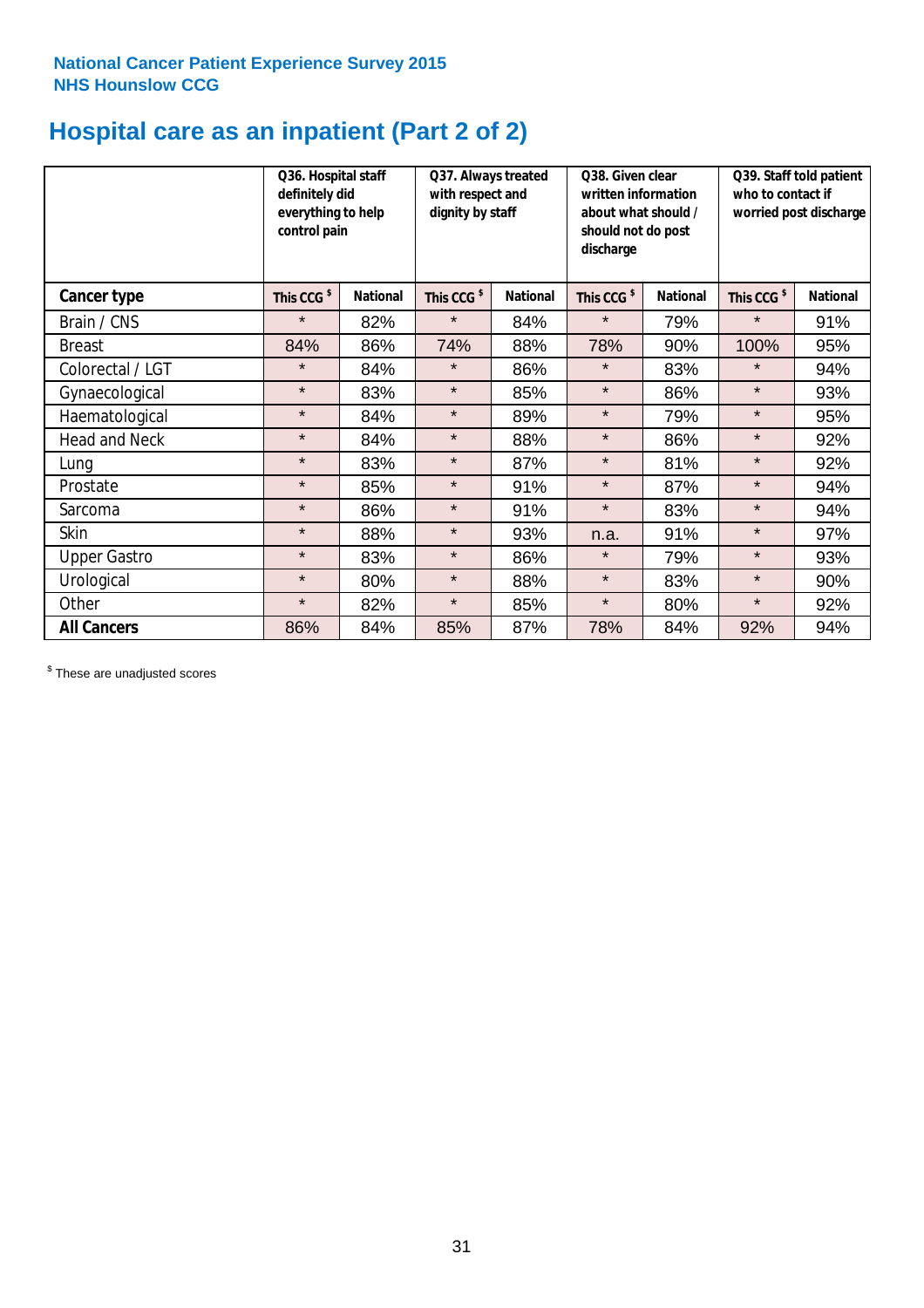# **Hospital care as a day patient / outpatient**

|                      | to discuss worries or<br>visit | Q41. Patient was able<br>fears with staff during | Q42. Doctor had the<br>right notes and other<br>documentation with<br>them |                 | Q44. Beforehand<br>patient had all<br>information needed<br>about radiotherapy<br>treatment |                 | Q45. Patient given<br>understandable<br>information about<br>whether radiotherapy<br>was working |                 |
|----------------------|--------------------------------|--------------------------------------------------|----------------------------------------------------------------------------|-----------------|---------------------------------------------------------------------------------------------|-----------------|--------------------------------------------------------------------------------------------------|-----------------|
| <b>Cancer type</b>   | This CCG <sup>\$</sup>         | <b>National</b>                                  | This CCG <sup>\$</sup>                                                     | <b>National</b> | This CCG <sup>\$</sup>                                                                      | <b>National</b> | This CCG <sup>\$</sup>                                                                           | <b>National</b> |
| Brain / CNS          | $\star$                        | 65%                                              | $\star$                                                                    | 94%             | n.a.                                                                                        | 85%             | n.a.                                                                                             | 52%             |
| <b>Breast</b>        | 55%                            | 70%                                              | 94%                                                                        | 95%             | $\star$                                                                                     | 87%             | $\star$                                                                                          | 60%             |
| Colorectal / LGT     | $\star$                        | 73%                                              | 90%                                                                        | 95%             | $\star$                                                                                     | 85%             | $\star$                                                                                          | 55%             |
| Gynaecological       | $\star$                        | 70%                                              | $\star$                                                                    | 96%             | $\star$                                                                                     | 85%             | $\star$                                                                                          | 64%             |
| Haematological       | 76%                            | 74%                                              | 91%                                                                        | 97%             | $\star$                                                                                     | 82%             | $\star$                                                                                          | 64%             |
| <b>Head and Neck</b> | $\star$                        | 69%                                              | $\star$                                                                    | 95%             | $\star$                                                                                     | 86%             | $\star$                                                                                          | 60%             |
| Lung                 | $\star$                        | 69%                                              | $\star$                                                                    | 96%             | $\star$                                                                                     | 86%             | $\star$                                                                                          | 59%             |
| Prostate             | $\star$                        | 69%                                              | $\star$                                                                    | 95%             | n.a.                                                                                        | 88%             | n.a.                                                                                             | 61%             |
| Sarcoma              | $\star$                        | 68%                                              | $\star$                                                                    | 97%             | n.a.                                                                                        | 88%             | n.a.                                                                                             | 63%             |
| Skin                 | $\star$                        | 73%                                              | $\star$                                                                    | 96%             | n.a.                                                                                        | 81%             | n.a.                                                                                             | 63%             |
| <b>Upper Gastro</b>  | $\star$                        | 68%                                              | $\star$                                                                    | 95%             | $\star$                                                                                     | 85%             | $\star$                                                                                          | 57%             |
| Urological           | $\star$                        | 65%                                              | $\star$                                                                    | 95%             | $\star$                                                                                     | 81%             | n.a.                                                                                             | 53%             |
| Other                | $\star$                        | 67%                                              | $\star$                                                                    | 95%             | $\star$                                                                                     | 83%             | $\star$                                                                                          | 59%             |
| <b>All Cancers</b>   | 64%                            | 70%                                              | 92%                                                                        | 96%             | 85%                                                                                         | 86%             | 56%                                                                                              | 60%             |

|                      | Q47. Beforehand<br>patient had all<br>information needed<br>about chemotherapy<br>treatment |                 | whether<br>working     | Q48. Patient given<br>understandable<br>information about<br>chemotherapy was |  |  |
|----------------------|---------------------------------------------------------------------------------------------|-----------------|------------------------|-------------------------------------------------------------------------------|--|--|
| <b>Cancer type</b>   | This CCG <sup>\$</sup>                                                                      | <b>National</b> | This CCG <sup>\$</sup> | <b>National</b>                                                               |  |  |
| Brain / CNS          | n.a.                                                                                        | 82%             | n.a.                   | 57%                                                                           |  |  |
| <b>Breast</b>        | 70%                                                                                         | 83%             | 57%                    | 62%                                                                           |  |  |
| Colorectal / LGT     | 76%                                                                                         | 86%             | $\star$                | 65%                                                                           |  |  |
| Gynaecological       | $\star$                                                                                     | 86%             | $\star$                | 68%                                                                           |  |  |
| Haematological       | 88%                                                                                         | 85%             | 87%                    | 75%                                                                           |  |  |
| <b>Head and Neck</b> | $\star$                                                                                     | 80%             | $\star$                | 52%                                                                           |  |  |
| Lung                 | $\star$                                                                                     | 85%             | $\star$                | 68%                                                                           |  |  |
| Prostate             | $\star$                                                                                     | 83%             | $\star$                | 69%                                                                           |  |  |
| Sarcoma              | n.a.                                                                                        | 82%             | n.a.                   | 70%                                                                           |  |  |
| Skin                 | n.a.                                                                                        | 92%             | n.a.                   | 80%                                                                           |  |  |
| <b>Upper Gastro</b>  | $\star$                                                                                     | 83%             | $\star$                | 64%                                                                           |  |  |
| Urological           | $\star$                                                                                     | 83%             | $\star$                | 66%                                                                           |  |  |
| Other                | $\star$                                                                                     | 85%             | $\star$                | 70%                                                                           |  |  |
| <b>All Cancers</b>   | 81%                                                                                         | 84%             | 68%                    | 68%                                                                           |  |  |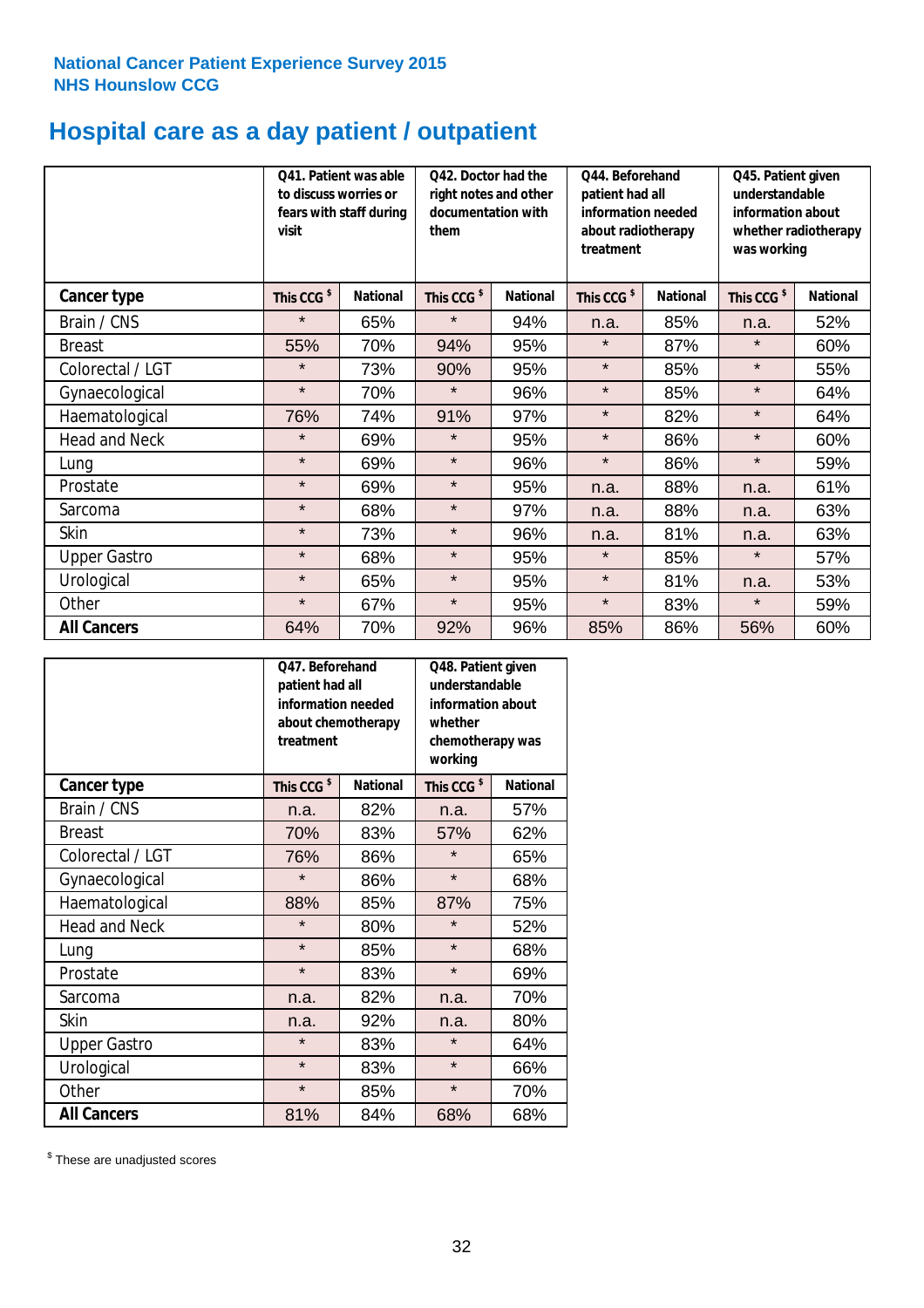# **Home care and support**

|                      | Q49. Hospital staff<br>gave family or | someone close all the<br>information needed to<br>help with care at home | Q50. Patient definitely<br>given enough support<br>from health or social<br>services during<br>treatment |                 | Q51. Patient definitely<br>given enough support<br>from health or social<br>services after<br>treatment |                 |
|----------------------|---------------------------------------|--------------------------------------------------------------------------|----------------------------------------------------------------------------------------------------------|-----------------|---------------------------------------------------------------------------------------------------------|-----------------|
| <b>Cancer type</b>   | This CCG <sup>\$</sup>                | <b>National</b>                                                          | This CCG <sup>\$</sup>                                                                                   | <b>National</b> | This CCG <sup>\$</sup>                                                                                  | <b>National</b> |
| Brain / CNS          | $\star$                               | 56%                                                                      | $\star$                                                                                                  | 44%             | n.a.                                                                                                    | 44%             |
| <b>Breast</b>        | 42%                                   | 57%                                                                      | $\star$                                                                                                  | 54%             | $\star$                                                                                                 | 40%             |
| Colorectal / LGT     | 62%                                   | 60%                                                                      | $\star$                                                                                                  | 62%             | $\star$                                                                                                 | 52%             |
| Gynaecological       | $\star$                               | 56%                                                                      | $\star$                                                                                                  | 52%             | $\star$                                                                                                 | 42%             |
| Haematological       | 64%                                   | 60%                                                                      | $\star$                                                                                                  | 52%             | $\star$                                                                                                 | 43%             |
| <b>Head and Neck</b> | $\star$                               | 59%                                                                      | $\star$                                                                                                  | 53%             | $\star$                                                                                                 | 50%             |
| Lung                 | $\star$                               | 57%                                                                      | $\star$                                                                                                  | 52%             | $\star$                                                                                                 | 42%             |
| Prostate             | $\star$                               | 55%                                                                      | $\star$                                                                                                  | 47%             | $\star$                                                                                                 | 43%             |
| Sarcoma              | $\star$                               | 59%                                                                      | $\star$                                                                                                  | 58%             | $\star$                                                                                                 | 53%             |
| Skin                 | $\star$                               | 67%                                                                      | $\star$                                                                                                  | 58%             | n.a.                                                                                                    | 61%             |
| <b>Upper Gastro</b>  | $\star$                               | 59%                                                                      | $\star$                                                                                                  | 54%             | $\star$                                                                                                 | 45%             |
| Urological           | $\star$                               | 55%                                                                      | $\star$                                                                                                  | 47%             | $\star$                                                                                                 | 44%             |
| Other                | $\star$                               | 54%                                                                      | $\star$                                                                                                  | 55%             | $\star$                                                                                                 | 48%             |
| <b>All Cancers</b>   | 59%                                   | 58%                                                                      | 46%                                                                                                      | 54%             | 32%                                                                                                     | 45%             |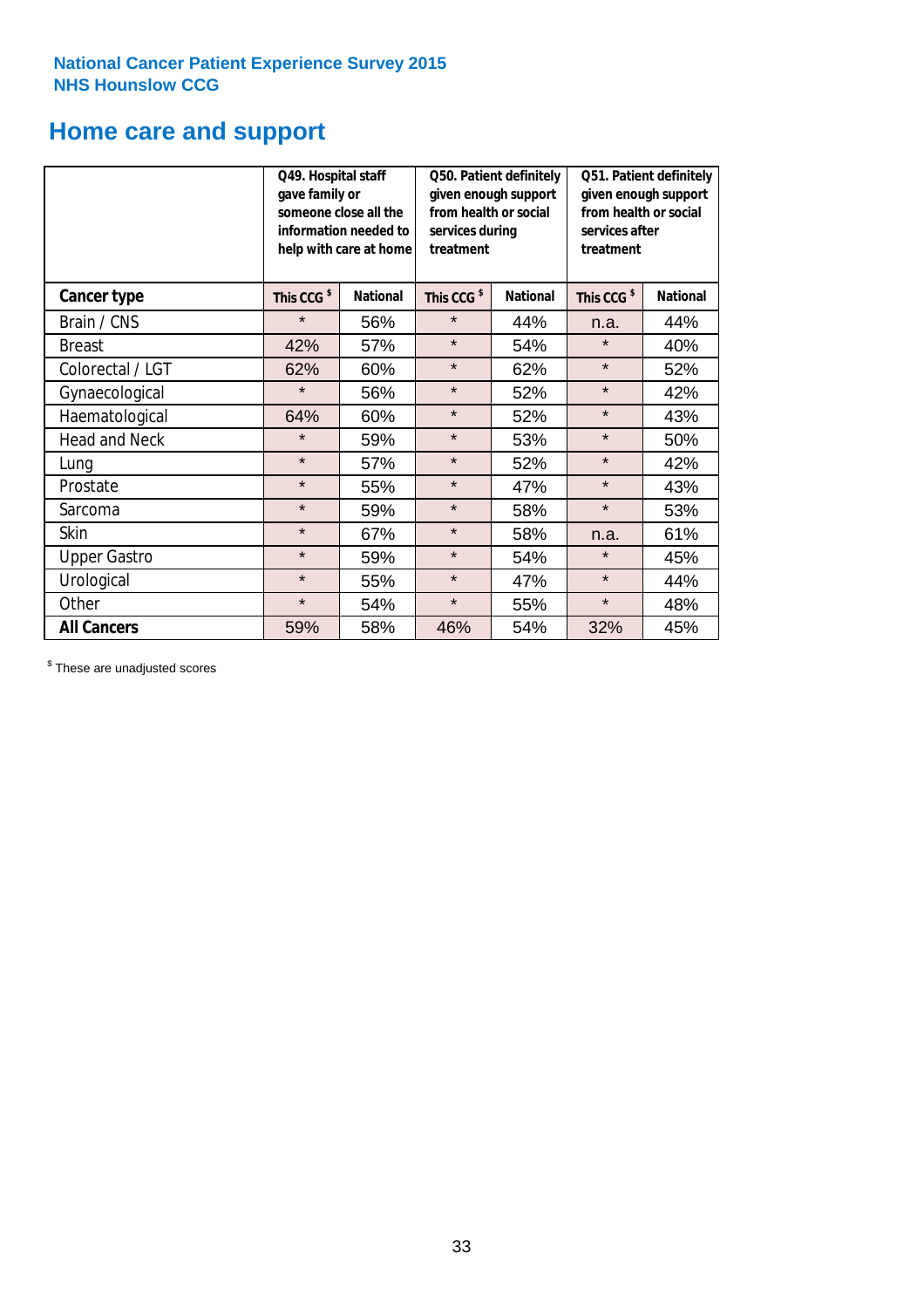# **Care from your general practice**

|                      | information about<br>treatment | Q52. GP given enough<br>patient's condition and | O53. Practice staff<br>definitely did<br>everything they could<br>to support patient |                 |  |
|----------------------|--------------------------------|-------------------------------------------------|--------------------------------------------------------------------------------------|-----------------|--|
| <b>Cancer type</b>   | This CCG <sup>\$</sup>         | <b>National</b>                                 | This CCG <sup>\$</sup>                                                               | <b>National</b> |  |
| Brain / CNS          | $\star$                        | 94%                                             | $\star$                                                                              | 59%             |  |
| <b>Breast</b>        | 94%                            | 96%                                             | 51%                                                                                  | 63%             |  |
| Colorectal / LGT     | 92%                            | 95%                                             | 57%                                                                                  | 63%             |  |
| Gynaecological       | $\star$                        | 95%                                             | $\star$                                                                              | 59%             |  |
| Haematological       | 94%                            | 96%                                             | 41%                                                                                  | 61%             |  |
| <b>Head and Neck</b> | $\star$                        | 93%                                             | $\star$                                                                              | 60%             |  |
| Lung                 | $\star$                        | 95%                                             | $\star$                                                                              | 62%             |  |
| Prostate             | $\star$                        | 95%                                             | $\star$                                                                              | 67%             |  |
| Sarcoma              | $\star$                        | 97%                                             | $\star$                                                                              | 65%             |  |
| Skin                 | $\star$                        | 97%                                             | $\star$                                                                              | 71%             |  |
| <b>Upper Gastro</b>  | $\star$                        | 94%                                             | $\star$                                                                              | 62%             |  |
| Urological           | $\star$                        | 95%                                             | $\star$                                                                              | 64%             |  |
| Other                | $\star$                        | 95%                                             | $\star$                                                                              | 61%             |  |
| <b>All Cancers</b>   | 92%                            | 95%                                             | 51%                                                                                  | 63%             |  |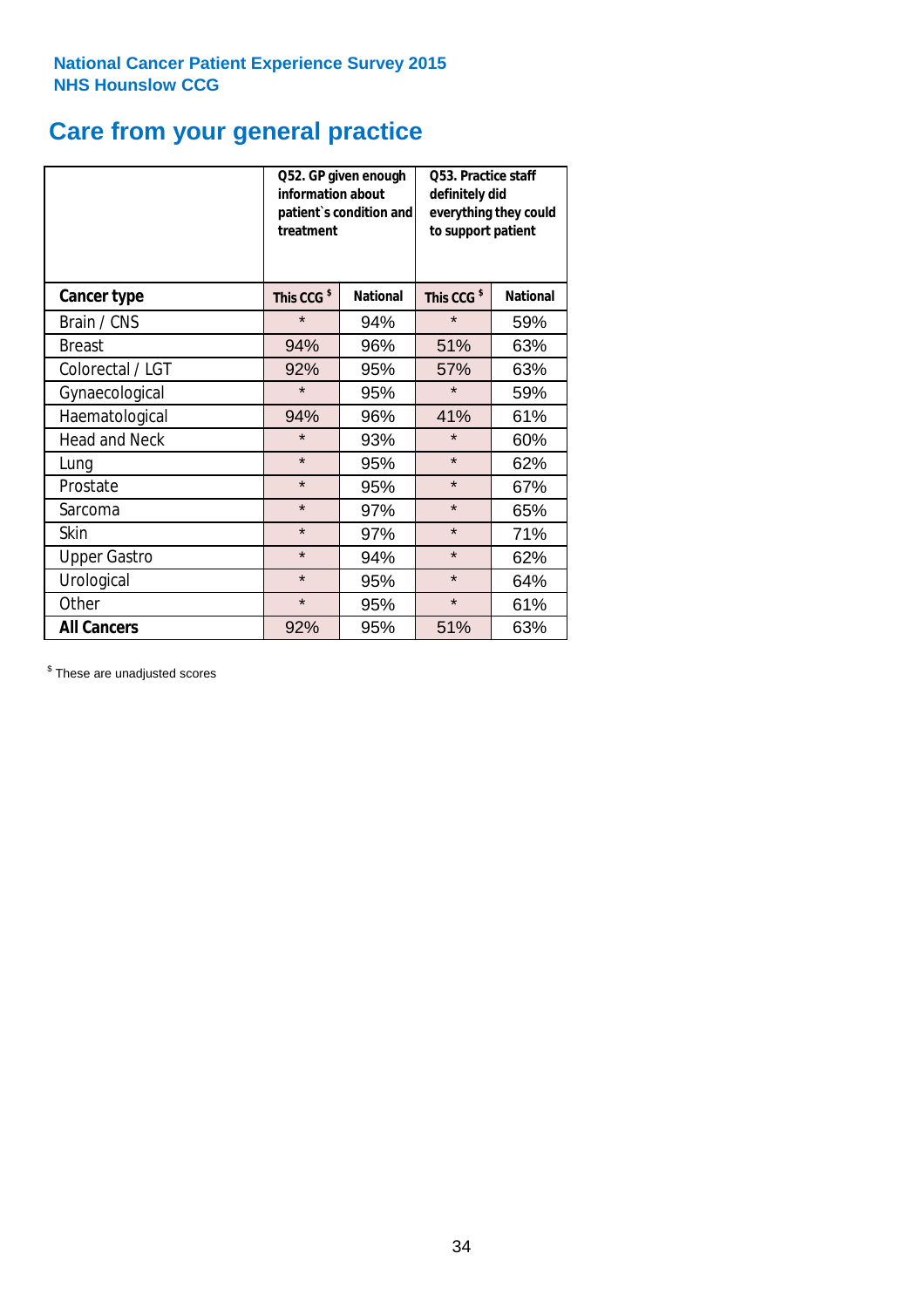# **Your overall NHS care**

|                      | Q54. Hospital and<br>community staff<br>always worked well<br>together |                 | Q55. Patient given a<br>care plan |                 | Q56. Overall the<br>administration of the<br>care was very good /<br>qood |                 | Q57. Length of time for<br>attending clinics and<br>appointments was<br>right |                 |
|----------------------|------------------------------------------------------------------------|-----------------|-----------------------------------|-----------------|---------------------------------------------------------------------------|-----------------|-------------------------------------------------------------------------------|-----------------|
| <b>Cancer type</b>   | This CCG <sup>\$</sup>                                                 | <b>National</b> | This CCG <sup>\$</sup>            | <b>National</b> | This CCG <sup>\$</sup>                                                    | <b>National</b> | This CCG <sup>\$</sup>                                                        | <b>National</b> |
| Brain / CNS          | $\star$                                                                | 45%             | $\star$                           | 29%             | $\star$                                                                   | 84%             | $\star$                                                                       | 60%             |
| <b>Breast</b>        | 49%                                                                    | 60%             | 23%                               | 35%             | 85%                                                                       | 90%             | 34%                                                                           | 64%             |
| Colorectal / LGT     | 41%                                                                    | 60%             | $\star$                           | 36%             | 85%                                                                       | 88%             | 48%                                                                           | 68%             |
| Gynaecological       | $\star$                                                                | 58%             | $\star$                           | 29%             | $\star$                                                                   | 89%             | $\star$                                                                       | 66%             |
| Haematological       | 58%                                                                    | 63%             | 41%                               | 33%             | 87%                                                                       | 92%             | 67%                                                                           | 62%             |
| <b>Head and Neck</b> | $\star$                                                                | 58%             | $\star$                           | 34%             | $\star$                                                                   | 89%             | $\star$                                                                       | 65%             |
| Lung                 | $\star$                                                                | 63%             | $\star$                           | 32%             | $\star$                                                                   | 89%             | $\star$                                                                       | 70%             |
| Prostate             | $\star$                                                                | 63%             | $\star$                           | 36%             | $\star$                                                                   | 87%             | $\star$                                                                       | 71%             |
| Sarcoma              | $\star$                                                                | 60%             | $\star$                           | 31%             | $\star$                                                                   | 90%             | $\star$                                                                       | 63%             |
| Skin                 | $\star$                                                                | 69%             | n.a.                              | 39%             | $\star$                                                                   | 89%             | $\star$                                                                       | 73%             |
| <b>Upper Gastro</b>  | $\star$                                                                | 58%             | $\star$                           | 36%             | $\star$                                                                   | 88%             | $\star$                                                                       | 66%             |
| Urological           | $\star$                                                                | 62%             | $\star$                           | 26%             | $\star$                                                                   | 84%             | $\star$                                                                       | 73%             |
| Other                | $\star$                                                                | 56%             | $\star$                           | 29%             | 71%                                                                       | 87%             | $\star$                                                                       | 61%             |
| <b>All Cancers</b>   | 52%                                                                    | 61%             | 31%                               | 33%             | 86%                                                                       | 89%             | 54%                                                                           | 66%             |

|                      | Q58. Taking part in<br>cancer research | discussed with patient | Q59. Patient's average<br>rating of care scored<br>from very poor to very<br>good |                 |  |
|----------------------|----------------------------------------|------------------------|-----------------------------------------------------------------------------------|-----------------|--|
| <b>Cancer type</b>   | This CCG <sup>\$</sup>                 | <b>National</b>        | This CCG <sup>\$</sup>                                                            | <b>National</b> |  |
| Brain / CNS          | $\star$                                | 32%                    | $\star$                                                                           | 8.5             |  |
| <b>Breast</b>        | 38%                                    | 28%                    | 8.3                                                                               | 8.8             |  |
| Colorectal / LGT     | 40%                                    | 22%                    | 8.7                                                                               | 8.7             |  |
| Gynaecological       | $\star$                                | 27%                    | $\star$                                                                           | 8.7             |  |
| Haematological       | 37%                                    | 36%                    | 8.6                                                                               | 8.8             |  |
| <b>Head and Neck</b> | $\star$                                | 21%                    | $\star$                                                                           | 8.6             |  |
| Lung                 | $\star$                                | 34%                    | $\star$                                                                           | 8.6             |  |
| Prostate             | $\star$                                | 35%                    | $\star$                                                                           | 8.6             |  |
| Sarcoma              | $\star$                                | 29%                    | $\star$                                                                           | 8.7             |  |
| Skin                 | $\star$                                | 17%                    | $\star$                                                                           | 8.9             |  |
| <b>Upper Gastro</b>  | $\star$                                | 30%                    | $\star$                                                                           | 8.6             |  |
| Urological           | $\star$                                | 14%                    | $\star$                                                                           | 8.5             |  |
| Other                | $\star$                                | 31%                    | 8.1                                                                               | 8.6             |  |
| <b>All Cancers</b>   | 38%                                    | 28%                    | 8.5                                                                               | 8.7             |  |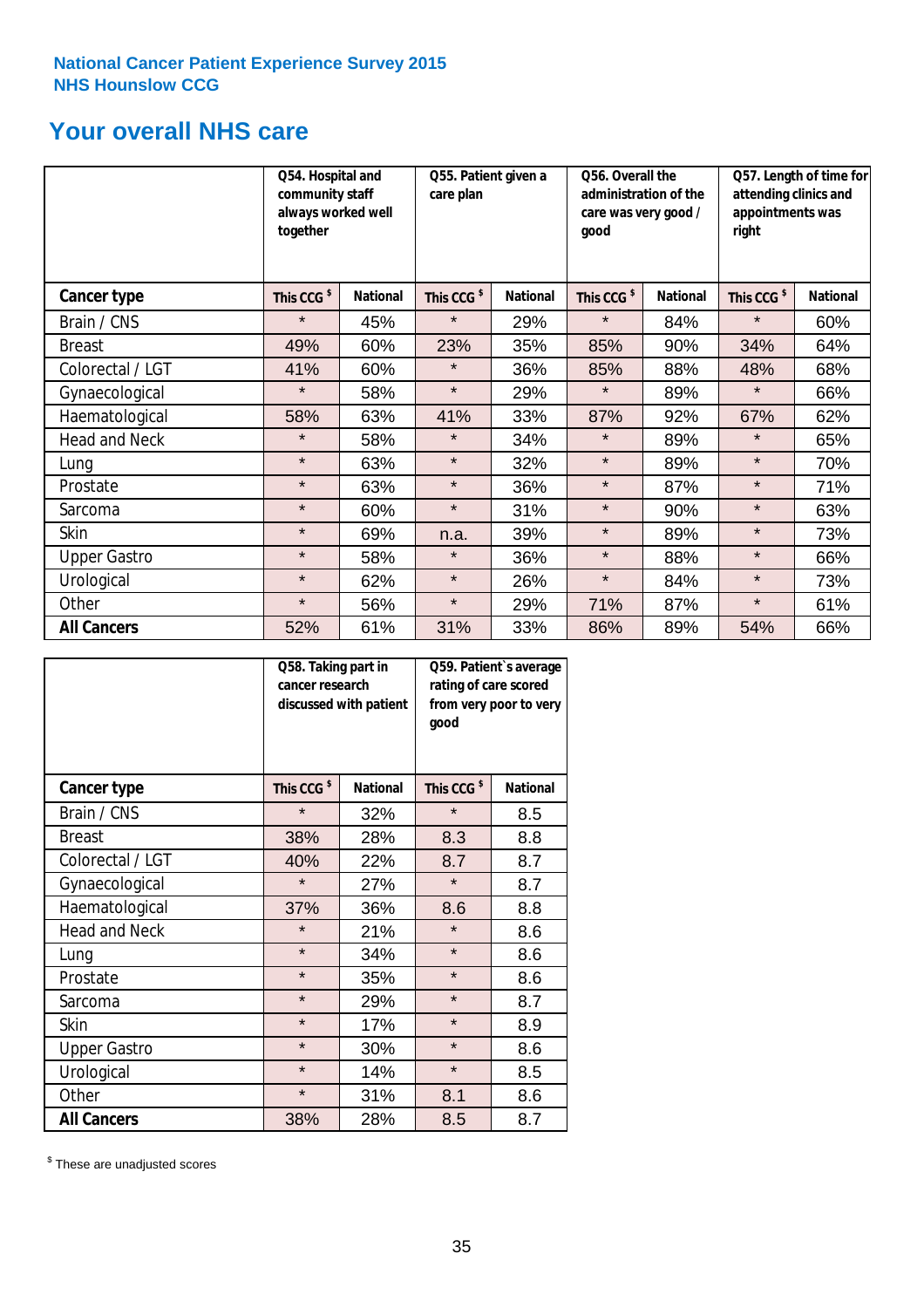# **Annex**

# **Methodology**

The sample for the survey included all adult (aged 16 and over) NHS patients, with a confirmed primary diagnosis of cancer, discharged from an NHS Trust after an inpatient episode or day case attendance for cancer related treatment in the months of April, May and June 2015.

The patients included in the sample had relevant cancer ICD10 codes (C00-99 excluding C44 and C84, and D05) in the first diagnosis field of their patient records, applied to their patient files by the relevant NHS Trust, and were alive at the point at which fieldwork commenced. Deceased checks were undertaken on up to three occasions during fieldwork, to ensure that questionnaires were not sent to patients who had died since their treatment.

Trust samples were checked rigorously for duplicates and patient lists were also de-duplicated nationally to ensure that patients did not receive multiple copies of questionnaires.

The fieldwork for the survey was undertaken between October 2015 and March 2016.

For the first time, the survey used a mixed mode methodology. Questionnaires were sent by post with two reminders where necesssary, but also included an option to complete online. A Freephone helpline was available for respondents to ask questions about the survey, to enable them to complete their questionnaires over the phone, and to provide access to a translation and interpreting facility for those whose first language was not English.

The Health Research Authority supported the survey by granting Section 251 approval.

# **Further information**

Further information on survey methodology, as well as all of the national and local reports and data, is available at www.ncpes.co.uk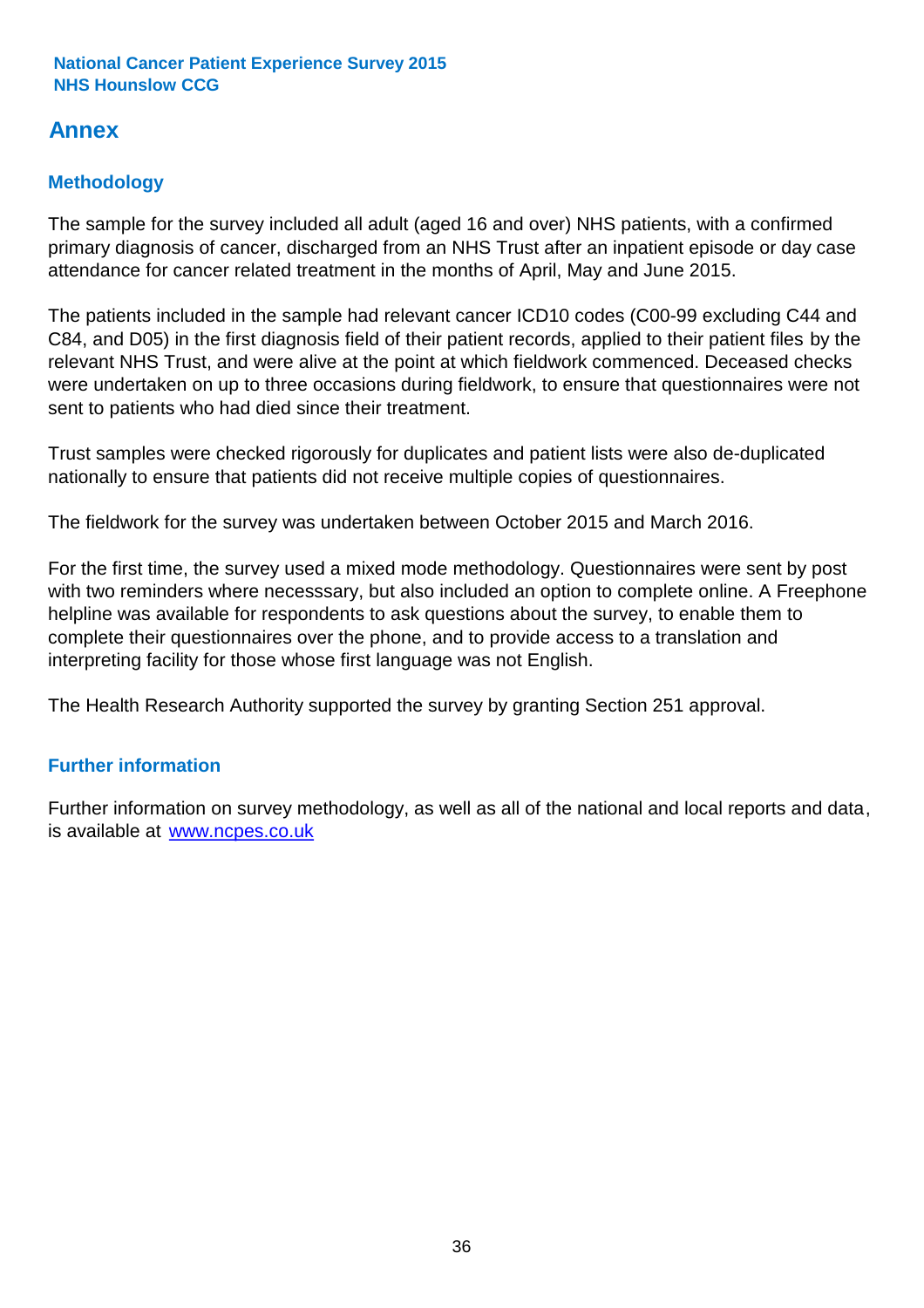### **Redevelopment of the 2015 survey**

A number of significant changes have been made to the National Cancer Patient Experience Survey in 2015:

- the length of the questionnaire has been reduced
- response options have been reviewed and changed to make them consistent throughout the survey
- some of the questions and / or answer options have been changed so that they are now in line with questions in other patient surveys (e.g. the Care Quality Commission national patient surveys), to improve comparability between them
- the topic areas within the questionnaire have been redesigned to capture the whole patient journey.

There are 50 questions in the questionnaire that relate directly to patient experience. Of these, 14 remain unchanged from previous years; and a further 21 have been slightly amended. We draw caution in directly comparing data from the 2015 survey to the findings of the previous CPES surveys, even for identical questions. Changes in the structure of the survey instrument (questionnaire) and also the administration of the survey (calendar period and length of time from sampling to field work start and completion) may influence nationwide averages, although these features will not greatly impact on relative comparisons (e.g. between patient groups or hospitals).

The other 15 questions are either new or substantially changed from previous years.

It is expected that there will be few, if any changes, to the questionnaire going forward so we will be able to compare the results year on year. Where changes are necessary they are expected to be for methodological reasons or to improve question reliability.

Another significant change in 2015 is that an online version of the questionnaire has been developed. The online version was developed to make the questionnaire more accessible for respondents. This may have an impact on the demographic characteristics of the respondents. This may be an improvement if previously underrepresented groups have responded. However, changes to the demographics of respondents may have implications on the overall results - and again, leads us to draw caution in directly comparing results with previous years.

### **Official Statistics**

The 2015 survey data has been published for the first time as Official Statistics. The 2015 survey data has been produced and published in line with the Code of Practice for Official Statistics.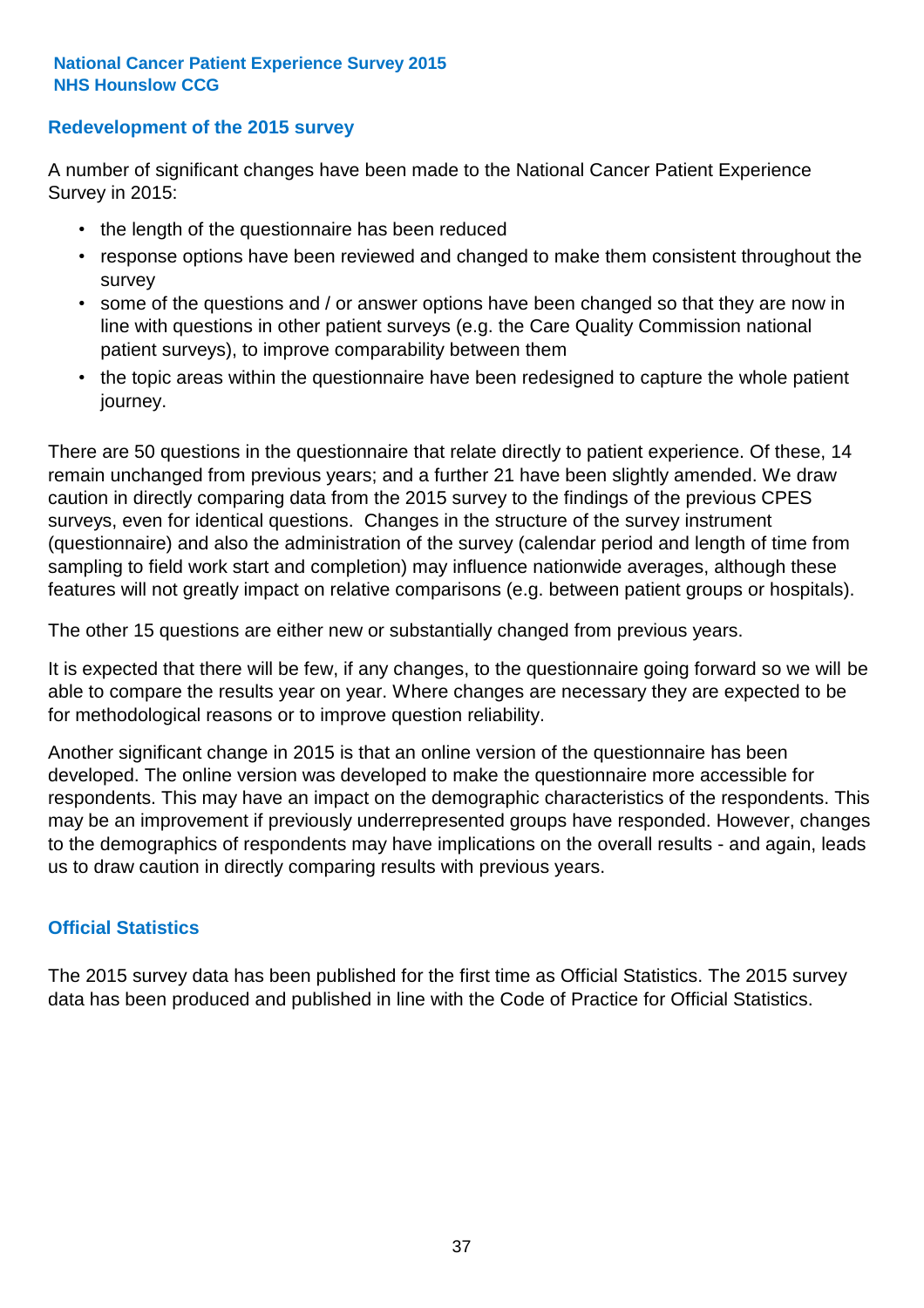### **Scoring methodologies**

49 of the 50 questions relating directly to patient experience have been summarised as the score of the percentage of patients who reported a positive experience. For example:

- question 6 asks: "Overall, how did you feel about the length of time you had to wait for your test to be done?". Responses have been recorded as positive only for those patients who selected the first option ("It was about right")
- question 11 asks: "When you were told you had cancer, were you given written information about the type of cancer you had?". Responses have been recorded as positive only for those patients who selected the first option ("Yes, and it was easy to understand").

Where options do not provide any information on positive/negative patient experience (e.g. "Don't know / can't remember"), they are excluded from the score.

The other question (question 59) asks respondents to rate their overall care on a scale of 0 to 10. Scores have been given as an average on this scale.

A copy of the 2015 questionnaire, marked up with all of these scoring conventions, is available at www.ncpes.co.uk

Further details on the scoring methodology can be found in the technical document for the survey, available at <u>www.ncpes.co.uk</u>

#### **Case-mix adjustment**

For the first time in 2015, case-mix adjusted findings are being presented alongside unadjusted results for CCGs. Case-mix adjustment allows us to account for the impact that differing patient populations might have on results. By using the case-mix adjusted estimates we can obtain a greater understanding of how a CCG is performing given their patient population.

The factors taken into account in this case-mix adjustment are gender, age, ethnic group, deprivation, and tumour group.

For further details on case-mix adjustment, please refer to the technical document for the survey, available at www.ncpes.co.uk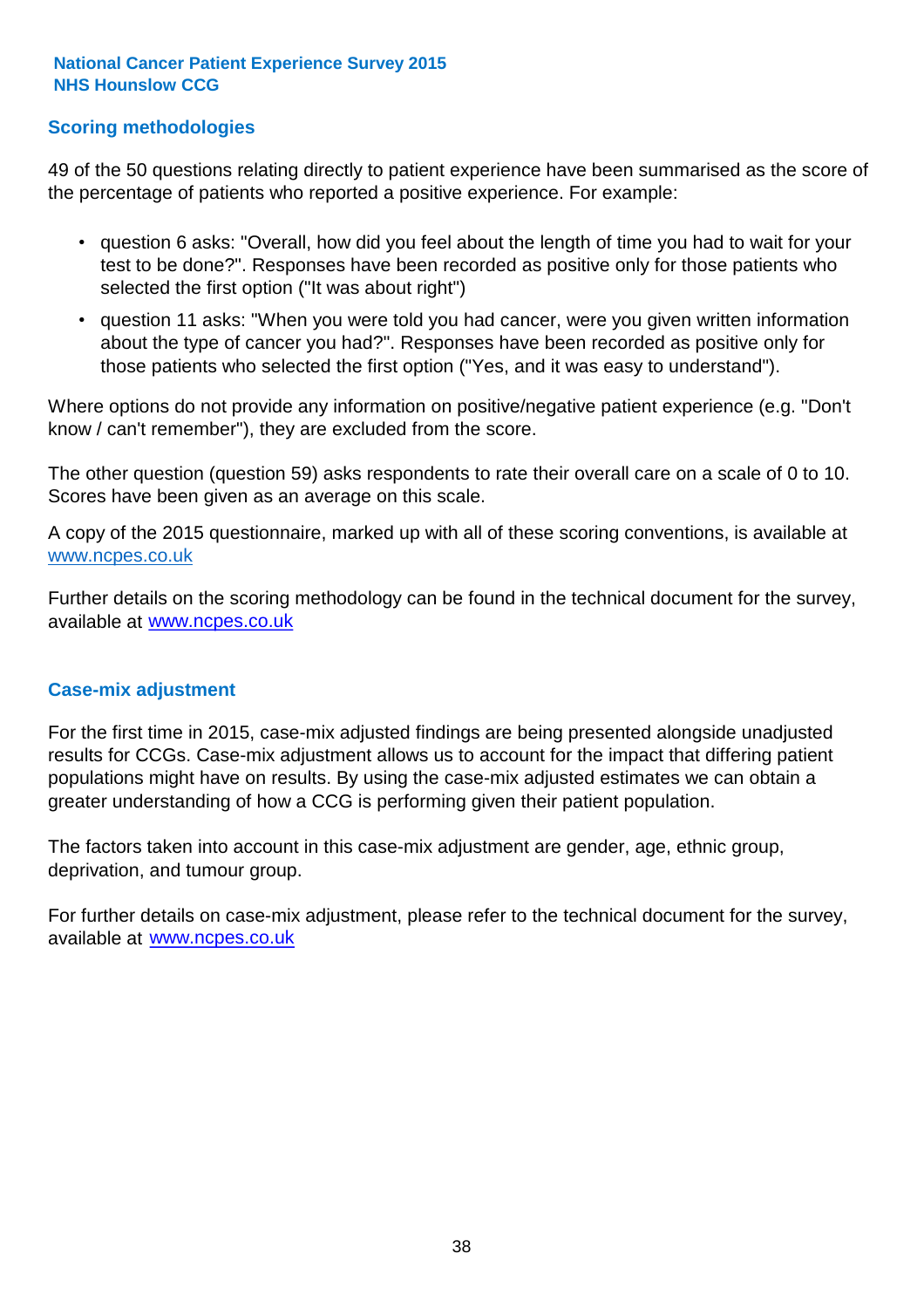### **Response Rates**

|                 | Sample      | <b>Excluded</b> | Adjusted      | <b>Not</b>              | Blank /         | Completed | Response |
|-----------------|-------------|-----------------|---------------|-------------------------|-----------------|-----------|----------|
|                 | <b>Size</b> |                 | <b>Sample</b> | <b>Returned Refused</b> |                 |           | Rate     |
| <b>National</b> | 116,991     | 8.719           | 108,272       | 33,168                  | 3.918           | 71,186    | 66%      |
| 07Y             | 423         | 37              | <b>386</b>    | 169                     | 18 <sup>l</sup> | 199       | 52%      |

#### **Respondents by tumour group**

The tables below show the numbers of patients from each tumour group and the age and gender distribution of these patients.

| <b>Tumour Group</b>  | Number of<br>respondents* |
|----------------------|---------------------------|
| Brain / CNS          | 2                         |
| <b>Breast</b>        | 41                        |
| Gynaecological       | 11                        |
| Colorectal / LGT     | 27                        |
| Lung                 | 13                        |
| <b>Skin</b>          | 2                         |
| Haematological       | 39                        |
| <b>Upper Gastro</b>  | 17                        |
| Other                | 9                         |
| Urological           | 15                        |
| Prostate             | 7                         |
| Sarcoma              | $\overline{2}$            |
| <b>Head and Neck</b> | 14                        |

*\* These figures may not match the numerator for all questions in the 'Comparisons by tumour group' section of this report, because not all questions were answered by all respondents.*

### **Respondents by age and gender**

The questionnaire asked respondents to give their year of birth. This information has been amalgamated into 8 age bands. The age and gender distribution for the CCG was as follows:

|             | 16-24 | 25-34 | 35-44 | 45-54 | 55-64 | 65-74 | 75-84 | $85+$ | Total |
|-------------|-------|-------|-------|-------|-------|-------|-------|-------|-------|
| <b>Male</b> |       |       |       | O     | 20    | 30    | 30    |       | 88    |
| Female      |       |       | 10    | 21    | 29    | 24    | 18    |       | 111   |
| Total       |       |       | 11    | 27    | 49    | 54    | 48    |       | 199   |